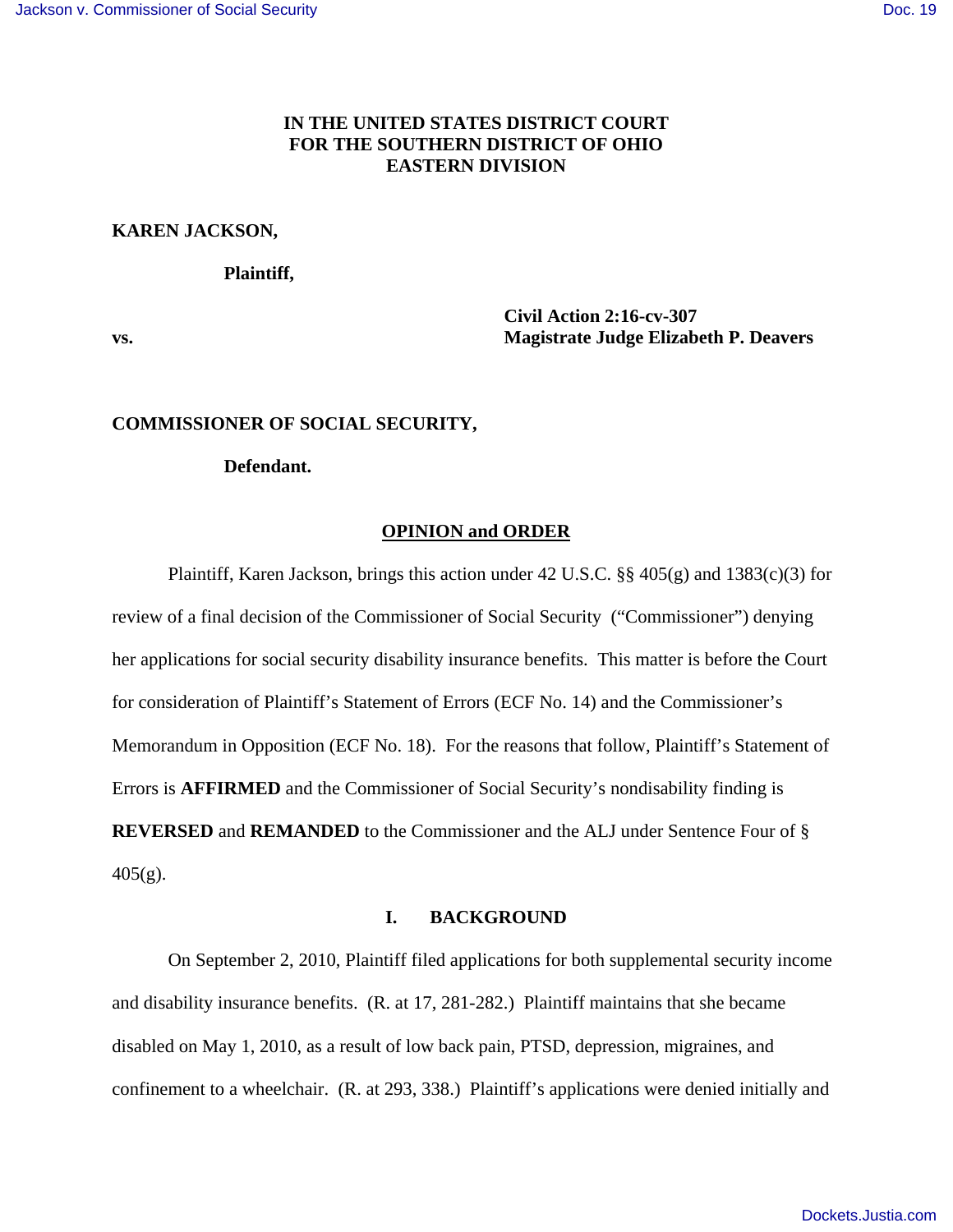upon reconsideration. (R. at 17, 202-205, 207-209.) On August 6, 2012 Administrative Law Judge (the "ALJ") Ryan Glaze held a hearing at which Plaintiff, represented by counsel, and a vocational expert appeared. (R. 81-146.) On January 18, 2013, the ALJ issued his decision concluding that Plaintiff is not disabled. (R. at 176.) On April 15, 2014, Plaintiff requested Appeals Council review, and the Appeals Council remanded the case to the ALJ to obtain additional evidence regarding Plaintiff's physical and mental impairments and to give further consideration to Plaintiff's residual functional capacity. (R. at 197-200.) On November 6, 2014, the ALJ held another hearing at which Plaintiff, represented by counsel, and a vocational expert appeared. (R. at 38-146.) Upon reconsideration, the ALJ found that Plaintiff is not disabled because she is able to perform her past relevant work. (R. at 30.)

 On December 7, 2014, Plaintiff filed a Request for Review of the ALJ's decision. (R. at 12.) After Plaintiff requested additional time before review, the Appeals Council eventually denied Plaintiff's request for review and adopted the ALJ's decision as the Commissioner's final decision on February 17, 2016. (R. at 1–6.) Plaintiff then timely commenced the instant action. (ECF No. 1.)

### **II. HEARING TESTIMONY**

#### **A. Plaintiff's Testimony**

Plaintiff testified that she lives in her own house with her fourteen year-old son, her sister, and her sister's husband. (R. at 45.) According to Plaintiff, her sister moved in with her in order to help her when she started experiencing back problems. (R. at 46.) Plaintiff stated that her son had developmental delays and suffers from seizures, which require her to help him with homework. (R. at 45.) Plaintiff stated that she received an honorable discharge from the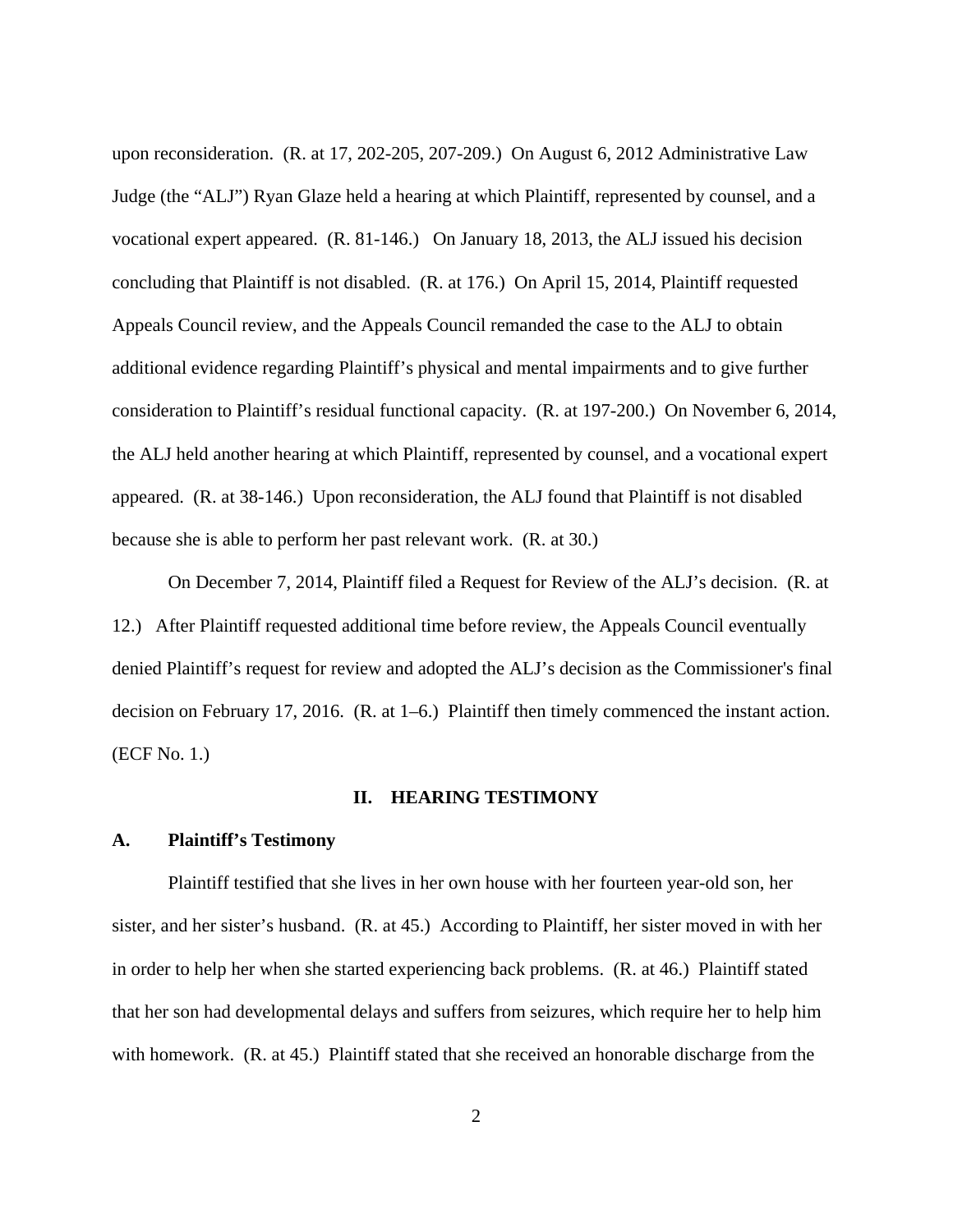military and that she has a 90% disability rating from the Veteran's Administration ("VA"), which has determined that she is unemployable. (R. at 66.)

 Plaintiff testified that she used to work at Ohio Health Corp. as a data analyst for approximately three years. (R. at 46.) Plaintiff also testified that she also used to work at the Liberty County Board of Education as a secretary and substitute teacher and at Mt. Sinai Missionary Baptist Church as an administrative assistant. (R. at 47-48.) Plaintiff further testified that between 2007 and 2009 she was working as a substitute teacher while she completed her master's degree in education online. (R. at 51.)

 When asked why she feels she cannot work, Plaintiff testified that she has severe back problems and headaches a couple of times a week. (R. at 49.) She reported that medication does help her migraine symptoms. Plaintiff also stated that she began using a walker after falling and experiencing "really severe" back pain. (R. at 52.) She further stated that three lumbar ablations performed at the Veteran's Administration hospital in Columbus, Ohio, helped with her back pain.

 When asked about her back pain, Plaintiff stated that she experiences sharp pain going down her left leg. (R. at 55.) Plaintiff further stated that on an average day, she experiences a pain level of six out of ten, although she experiences "[p]robably four days" per week with pain greater than that. (R. at 55-56.) Plaintiff stated that on some days her back pain requires her to stay in bed all day and that on others, even though she could get out of bed, she had to use her TENS unit approximately ten hours during the day. (R. at 56.) According to Plaintiff, however, the TENS unit only provides temporary relief of her back pain. (*Id*.) Plaintiff added that when she experienced periods of extreme pain that she was unable to concentrate on her graduate work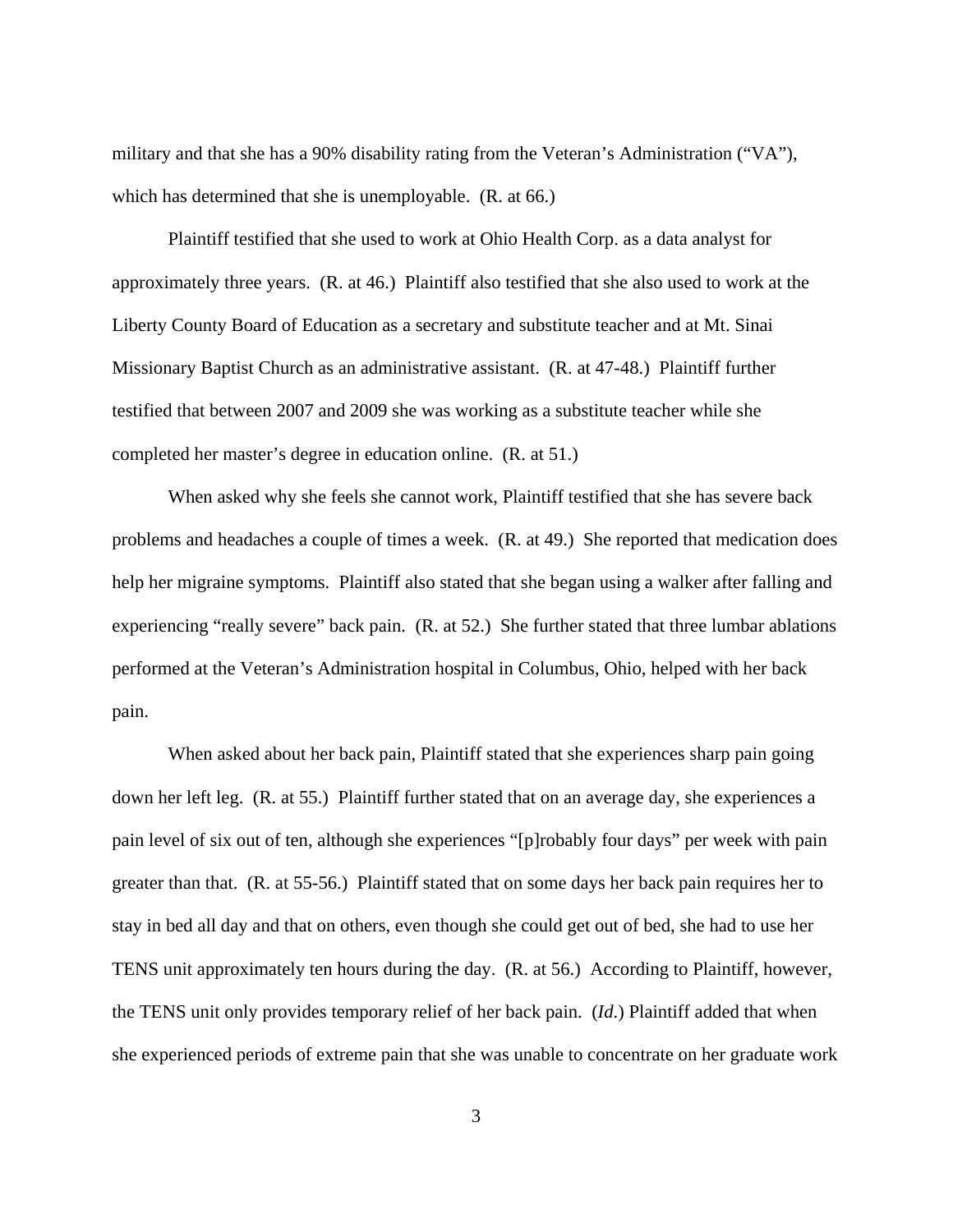and "pretty much wait until I feel better." (R. at 58.) She also testified that she sometimes cannot bend down far enough to tie her shoes. (R. at 59.)

 When asked about her lumbar ablation treatments, Plaintiff testified that the first two gave her complete, if temporary, relief from her back pain. (R. at 57.) She stated that the third one had no effect and that her back pain is currently 80% of what it was before beginning ablation treatment. (*Id*.)

 Plaintiff, who is right-handed, testified that she also suffers from arthritis in her right fingers and wrist, which prevents her from typing like she used to. (R. at 59.) Plaintiff also testified that she wears an arm brace daily since 1997, which interferes with opening cans and bottles, using utensils, and typing. (R. at 60.)

 Plaintiff stated that she wears a brace for her right ankle and has a cyst on the bottom of her right foot. (R. at 61.) She further stated that she can only walk for approximately fifteen minutes at a time. (Id.) Plaintiff also testified that she can only sit for thirty or forty-five minutes before she has to stand up, which she can only do for thirty minutes before she has to sit again. (*Id*.) She explained, however, that on a bad day she cannot do anything except stay in bed. (R. at 62.)

 Plaintiff testified that she suffers mental health symptoms resulting from a sexual assault she suffered in the 1990s. (R. at 62.) She stated that she has recurring dreams, up to a few times per week, about the sexual assault and of someone chasing her. (R. at 62-63.) She also stated that the dreams interfere with her ability to sleep and exacerbate other problems that affect her sleep, such as her back pain. (R. at 63.) Plaintiff said that, in general, she suffers interrupted sleep, gets up to see her son off to school, goes back to bed, and then gets up around noon. (*Id*.)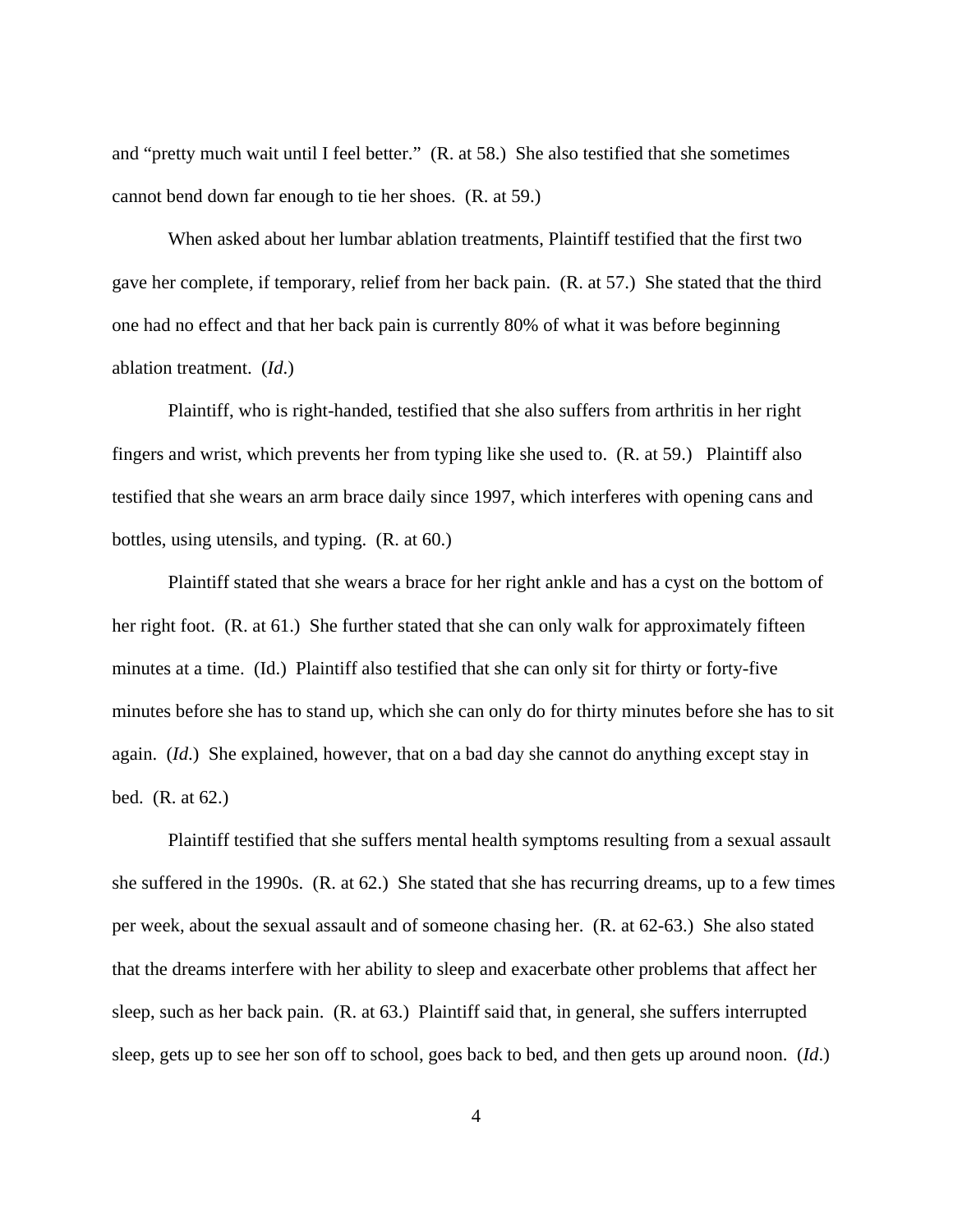Plaintiff further testified that she suffers "trust issues around people," particularly strangers, because of the sexual assault. (R. at 64.) Plaintiff explained that she only socializes with her family and goes to the movies "occasionally" with her sister but not anywhere else. (*Id*.) She testified that she does not do anything with her sister's husband. (R. at 70.) She stated that she sometimes goes to the grocery store, but other times her sister goes for her. (R. at 65.) Plaintiff also stated that she drives. (R. at 70.) Plaintiff testified that before her alleged onset she enjoyed several hobbies, including tennis, racquetball, jogging, and sewing, but, now, she engages in none. (R. at 64.)

 Plaintiff stated that she also suffers from diabetes, as well as sleep apnea, which she treats with a CPAP machine every night. (R. at 66-67.) Plaintiff further stated that her diabetes medication Metformin causes diarrhea and that she suffers side effects, such as headaches, from some of her other medications, although she does not know which ones. (R. at 67-68.)

# **B. Vocational Expert Testimony**

 The vocational expert ("VE") testified at the administrative hearing that Plaintiff's past jobs include administrative assistant, classified as a sedentary, skilled job and data communications analyst, a light, skilled job. (R. at 73.)

 The ALJ proposed a series of hypotheticals regarding Plaintiff's residual functional capacity ("RFC") to the VE. (R. at 73-77.) One of the exchanges, based on the ALJ's eventual RFC determination, went as follows:

ALJ: If I indicated that this individual should be precluded from high production quotas such as piece work or assembly line work, strict time requirements, arbitration, negotiation, confrontation, directing the work of others, being responsible for the safety of others how would that change your answer? Would this individual still be able to perform the past relevant work of the claimant?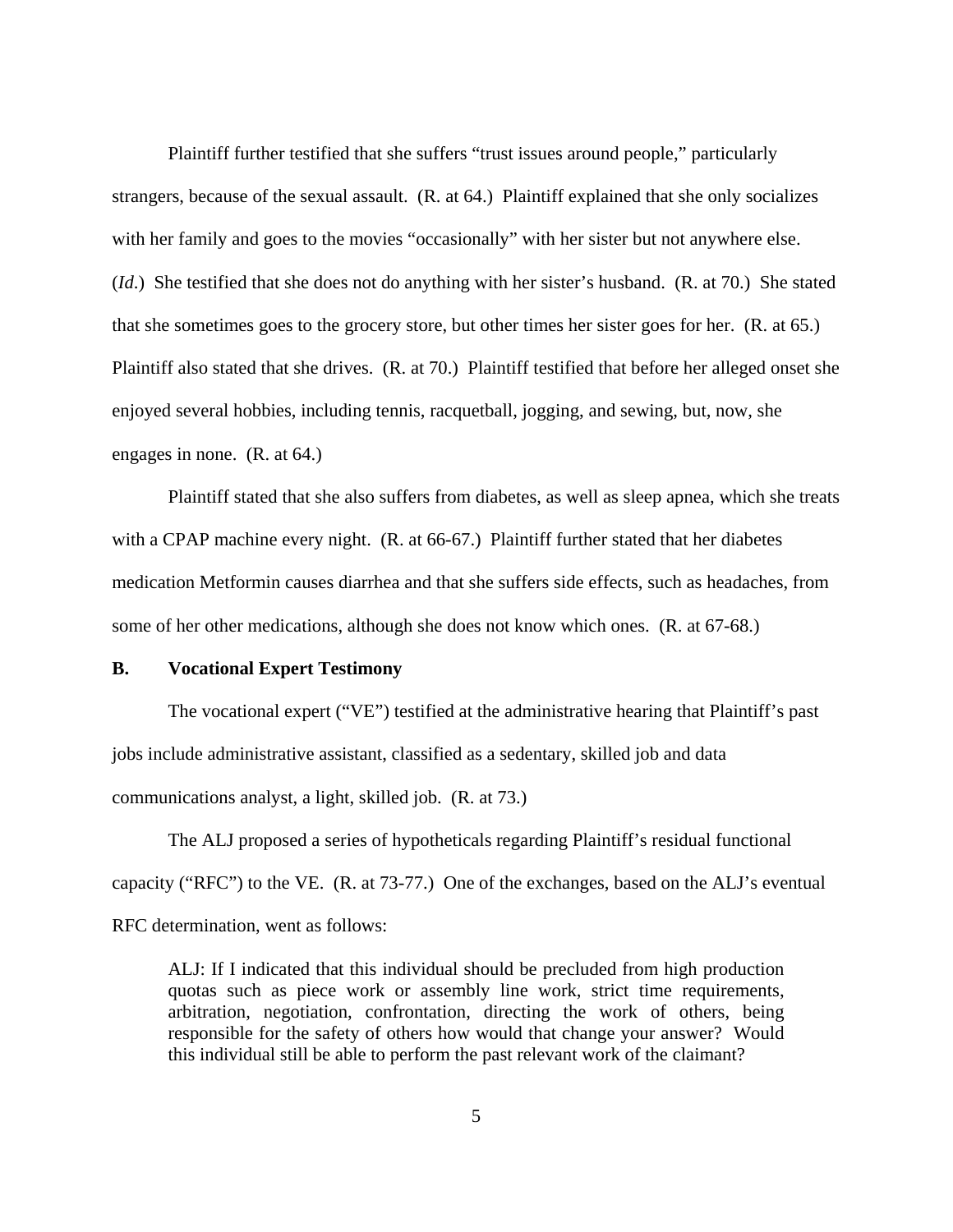VE: Actually the data analyst job would, and, actually and the administrative assistant, both of those, not necessarily the issue would be fast paced by they do have like negotiating and some of the higher level activities associated with performance of the job but I would not preclude them for fast paced.

(R. at 74.)

#### **III. MEDICAL RECORDS**

#### **A. Physical Impairments**

#### **1. Charles P. Wylie VA Ambulatory Care Center**

 An August 30, 2010 x-ray revealed mild degenerative changes of Plaintiff's lumbar spine. (R. at 753-754.) Diane Speelman, CNP, ordered a chiropractic follow-up and physical therapy. (R. at 754.) Plaintiff participated in both chiropractic treatment and physical therapy throughout the period in question in order to manage her lower back pain. (R. at 751-752, 778- 782, 840-846, 904-907, 910-912, 922-924, 930-932, 937-938, 940-941, 945-949.) Plaintiff received both a community walker and a TENS unit in the fall of 2010. (R. at 900-901, 919.) On November 1, 2010, Plaintiff reported lower back pain of nine on a scale of ten to the triage clinic at the VA hospital. (R. at 755.) On November 10, 2010, Plaintiff underwent an MRI of her lumbar spine, which showed loss of signal intensity in the L4-L5 and L5-S1 disc spaces and mild broad-based disc protrusion posteriorly in the right paracentral area at L5-S1. (R. at 960.) Plaintiff subsequently received a back brace that December. (R. at 945.)

 On April 1, 2011, Plaintiff saw a neurologist for recurring headaches. (R. at 856-860.) During the visit, Plaintiff reported neck pain and stiffness, lower back pain, and right-hand numbness. (R. at 857.) Plaintiff received an additional prescription for Topamax. (R. at 860.)

 On May 2, 2011, Plaintiff saw Andrew J. Iams, M.D. for pain along the base of her thumb and tenderness over the snuff box region. (R. at 1023-1024.) Plaintiff received a referral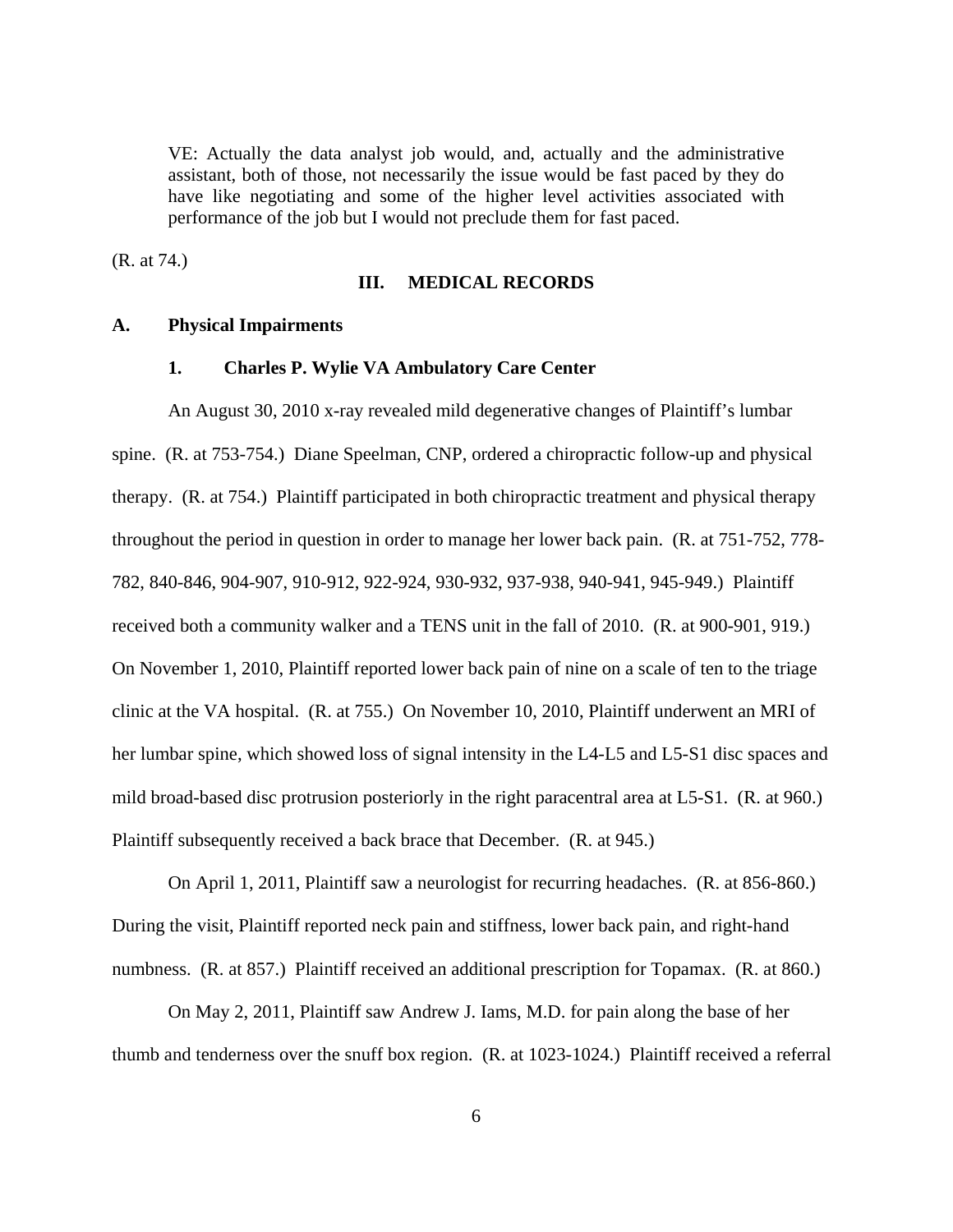to occupational therapy to address her finger pain and tenderness. (R. at 1024.) On June 7, 2011, Plaintiff attended occupational therapy and reported pain, numbness, and tingling in the first three digits of her right hand. (R. at 1000.) She also reported dropping things, difficulty using a keyboard and mouse for more than thirty minutes daily, unscrewing lids, buttoning, and pinching or making a fist. (*Id*.) The evaluating therapist found tenderness and tightness of the extensor pollicus and wrist extensors and flexors, some reduced range of motion in the right wrist, and an inability to grip and pinch on the right side during strength testing. (R. at 1000-1001.)

 On August 12, 2012, Plaintiff underwent a lumbar x-ray, which showed "minimal diffuse degenerate changes with tiny marginal spurs." (R. at 1404.) On February 11, 2013, Plaintiff received x-rays of her right hand and wrist, which revealed "mild radiocarpal joint osteoarthrosis." (R. at 1402.) On February 22, 2013 Edwin H. Season, M.D., an orthopedic surgeon, assessed Plaintiff with "Myofascial pain at right forearm. Very mild OA right wrist. Status post ganglion cyst excision with keloid scar formation. Status post laceration dorsal index along fingers with residual pain/tenderness." (R. at 1505.) Dr. Season told Plaintiff that her "pain problems were complex and long-standing and probably would not be easily fixed." (*Id*.)

 On April 12, 2013, Robin Jones, CNP, saw Plaintiff as part of her VA disability evaluation. (R. at 1695-1757.) Ms. Jones found Plaintiff to have limited lumbar range of motion and pain on palpation across her lower lumbar spine. (R. at 1722, 1725.) Ms. Jones noted that Plaintiff suffers from documented spinal arthritis requiring regular use of a brace, walker, and TENS unit. ( R. at 1729-1731.) She also noted that prolonged sitting, standing, or walking causes Plaintiff pain and requires her to lie down and use her TENS unit. (R. at 1732.) Ms.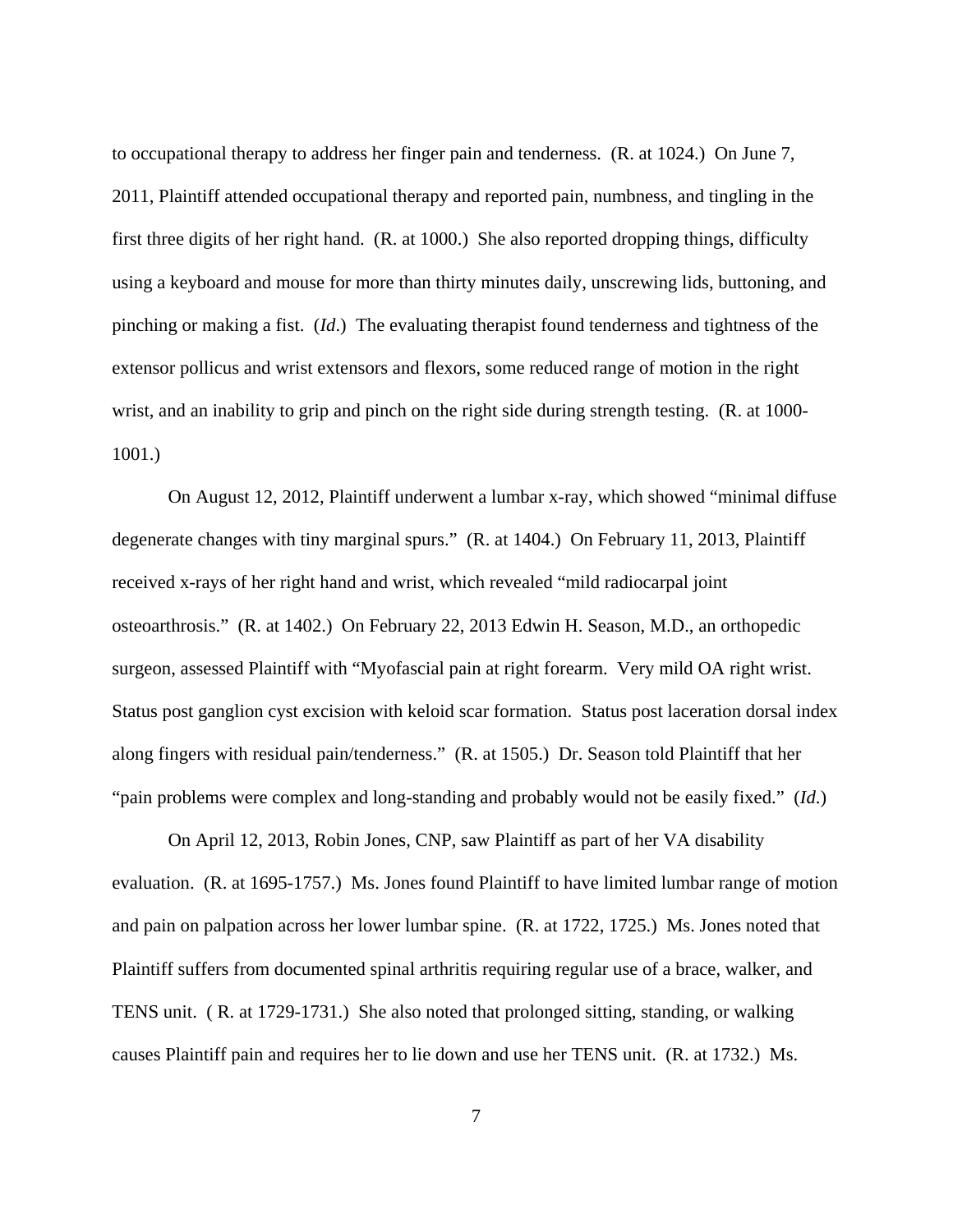Jones opined that Plaintiff should be limited to a sedentary, indoor job in a low stress environment, with minimal or no lifting over ten pounds and minimal or no standing and walking. (R. at 1699.)

 On August 1, 2013, Plaintiff saw Remone T. Yousif, M.D., at the VA pain clinic. (R. at 1486-1488.) Upon examination, Dr. Yousif found Plaintiff to suffer from SI tenderness, increased pain with deep palpation of paraspinal muscles, facet challenge on the left, and increased pain with extension and lateral rotation. (R. at 1488.) Dr. Yousiff concluded that Plaintiff's pain is most likely due to lumbar spondylosis. (*Id*.) He prescribed a medial branch block and continued use of a TENS unit and all current medications. (*Id*.) Plaintiff underwent medial branch blocks on August 26, 2013 and radiofrequency ablation on September 16, 2013. (R. at 1460-1462, 1464-1465.)

 On May 1, 2014, Plaintiff saw Dr. Yousif again. (R. at 1532-1534.) She reported complete relief of her pain for six months following the September 2013 ablation treatment. (R. at 1532.) Plaintiff reported, however, that her pain slowly returned over the previous few months and reached maximum intensity one or two times weekly. (*Id*.) Dr. Yousif noted Plaintiff's improvement, recommended another ablation treatment, and changed her prescription from meloxicam to naproxen. (R. at 1533.)

 On October 28, 2014, Plaintiff saw James Stoshak, P.T., for a functional capacity evaluation. (R. at 1846-1854.) Mr. Stoshak reported markedly decreased key grip values for Plaintiff's right hand and non-functional values on other grip tests with her right hand. (R. at 1847-1848, 1853.) Plaintiff ended the static standing test after eleven minutes and the walking

8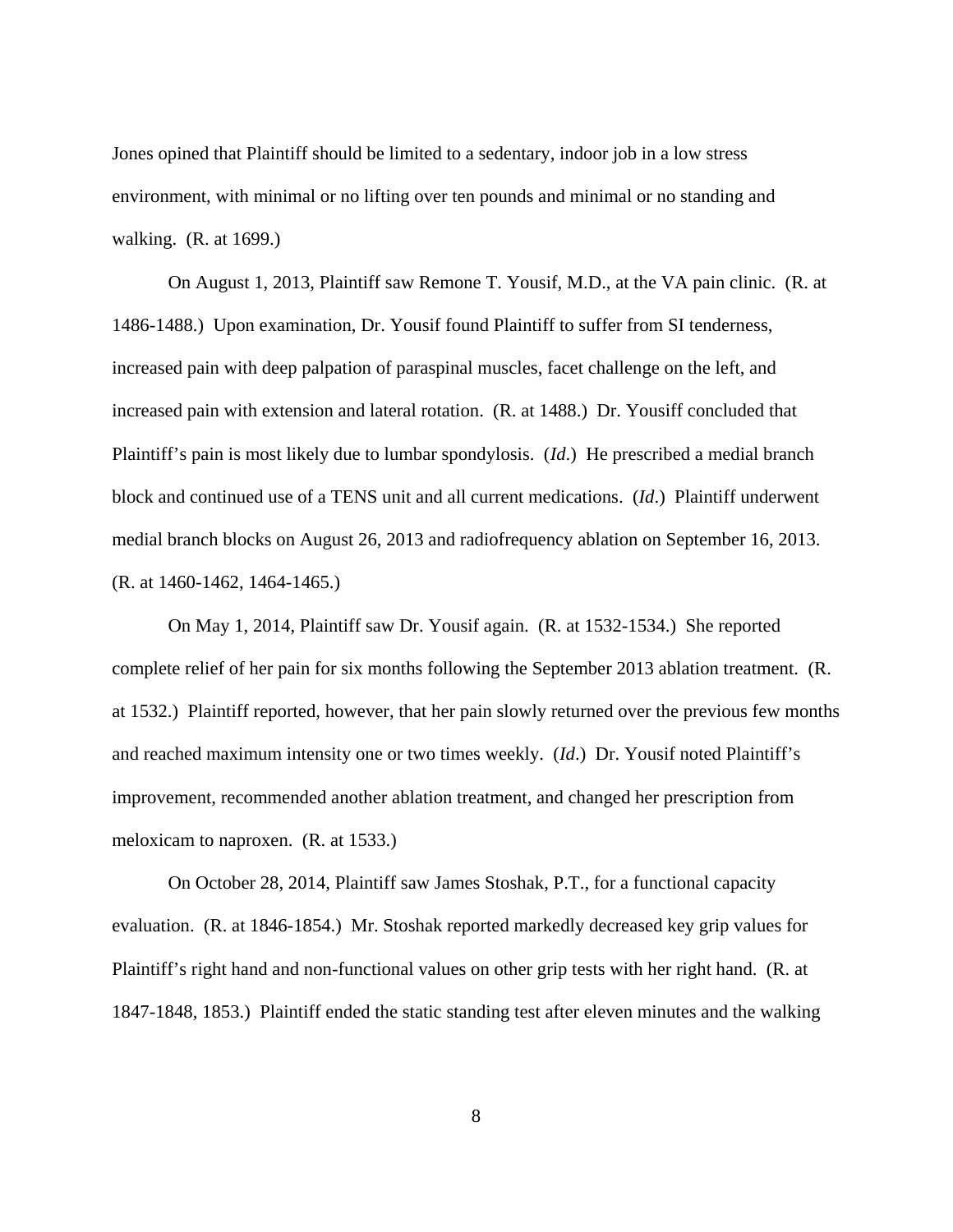test after six minutes because of back pain. (R. at 1852, 1853.) Mr. Stoshak found Plaintiff nonfunctional in both single- and double-knee kneeling and crawling. (R. at 1849.)

## **2. Ohio Orthopaedic Center**

 On June 27, 2012, Plaintiff saw Steven V. Priano, M.D., for progressive numbness in her right hand. (R. at 1377-1378.) Dr. Priano reported a positive Phalen's test, a positive median nerve compression test, and some thenar muscle atrophy. (R. at 1378.) Dr. Priano assessed Plaintiff to have "significant carpal tunnel syndrome" and ordered an EMG to confirm. (*Id*.) Consulting physician Brian J. Oricoli, M.D., reported that Plaintiff's pain stems from a 1979 laceration and a 2003 ganglion cyst resection. (R. at 1379-1381.) Dr. Oricoli concluded that tendinitis is the source of Plaintiff's current pain, and Dr. Priano concurred. (R. at 1376, 1379- 1381.)

# **3. State Agency Evaluation**

 On January 4, 2011, W. Jerry McCLoud, M.D., reviewed Plaintiff's file and completed a physical residual functional capacity assessment on behalf of the state agency. (R. at 153-154.) Dr. McCloud opined that Plaintiff could perform light work with occasional climbing and stooping, frequent kneeling, crawling and crouching, with no exposure to unprotected heights. (R. at 153-154.) On May 10, 2011, Maria Congbalay, M.D. completed a physical residual functional capacity assessment as part of the reconsideration review in this case and found, *contra* Dr. McCloud, that Plaintiff cannot climb ladders, ropes, or scaffolds and that she could only occasionally crouch due to her back pain. (R. at 168-170.)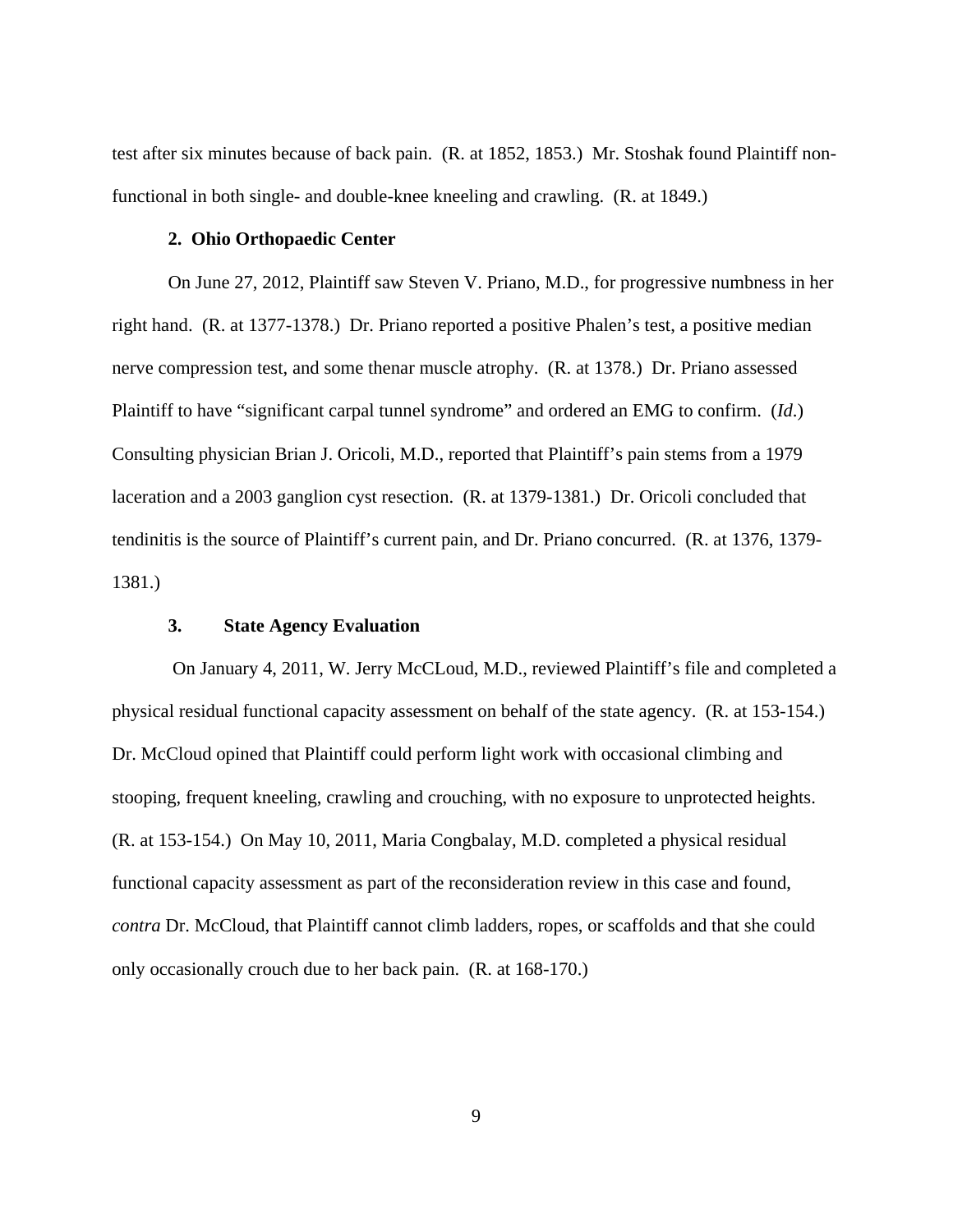### **B. Mental Impairments**

# **1. Charles P. Wylie VA Ambulatory Care Center**

 On August 9, 2010, Patrice Arehart, M.D. conducted a psychiatric consultation and reported symptoms of depression, anxiety, and headaches caused by the sexual assault that Plaintiff suffered in 1994. (R. at 686-688.) Dr. Arehart noted depressed mood, a restricted affect, reports of intrusive thoughts, low energy, decreased interest in pleasurable activities, occasional irritability, poor sleep, and nightmares of being chased. (R. at 687-688.) On August 30, 2010, Shaheena Minhas, M.D., a psychiatrist, saw Plaintiff and noted back pain and discomfort. (R. at 691-696.) Plaintiff reported that she is afraid to take other medications when she takes Sumatriptan for her headaches because of potential adverse reactions. (R. at 693.) Dr. Minhas noted that Plaintiff was taking thirteen medications and recommended continuing all of them. (R. at 693-694.)

 On October 1, 2010, Psychologist Louise Weller, Ph.D., of the VA PTSD team examined Plaintiff. (R. at 941-943.) Dr. Weller noted that Plaintiff's mood was "tempered by sadness" and that she suffered from back pain, arriving in a wheelchair due to the distances necessary to move around the VA hospital. (R. at 942.) According to Dr. Weller, during the course of the one-hour session, Plaintiff exhibited fidgeting, made seat adjustments, and had to stand "a few times" due to her back pain. (*Id*.) Plaintiff told Dr. Weller that she was sad that she had not dated for many years and that she wished she could date again and possibly marry. (*Id*.) Plaintiff also reported that she missed going out with her friends and that she would like "to be able to trust again." (R. at 942-943.) Plaintiff further reported that, for two years, she has had no desire to engage in her previous hobbies, such as going to the movies, bowling, and tennis. (R. at 943.) Dr. Weller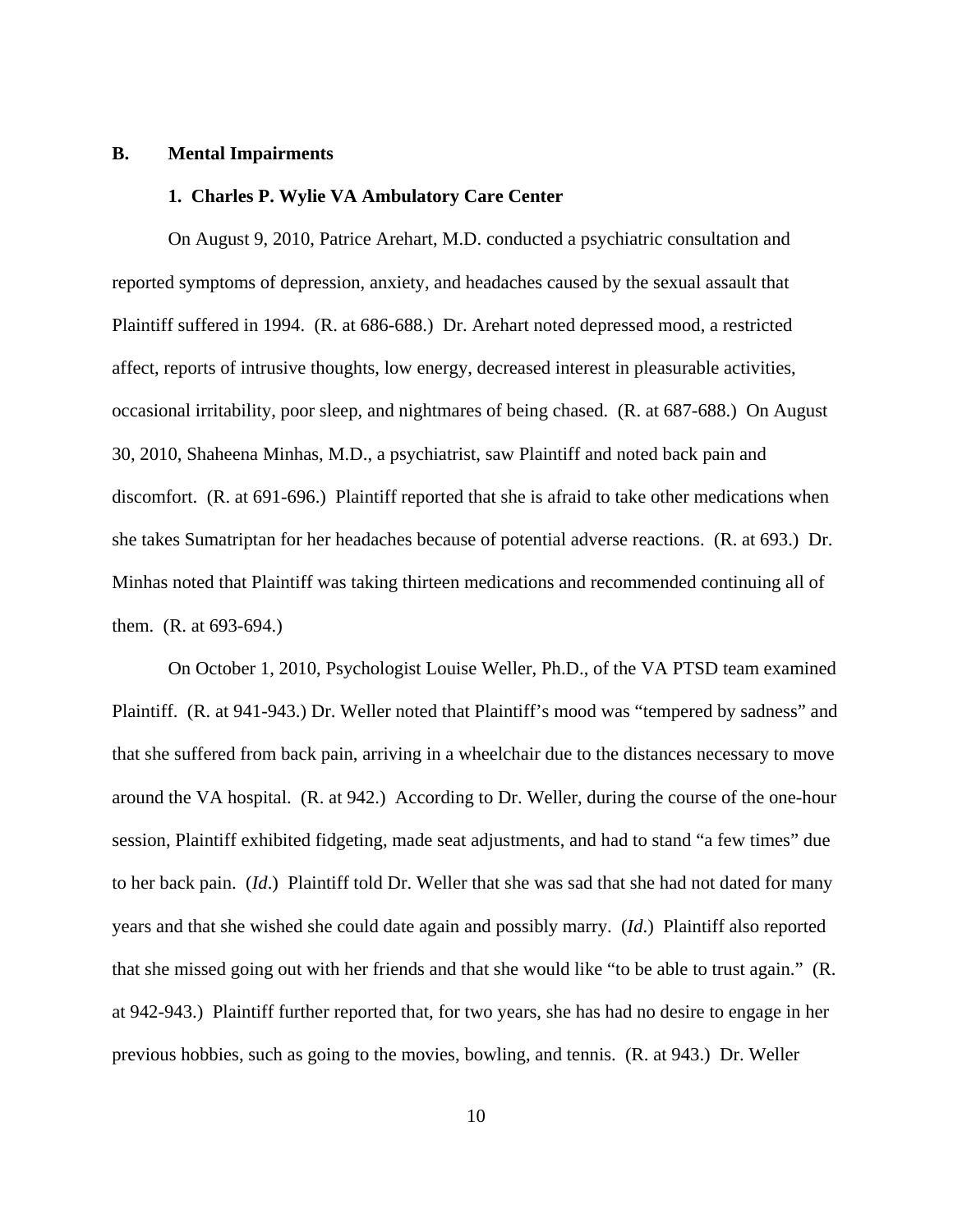recommended delaying psychotherapy for her mental health issues until her other providers could effectively treat her chronic pain. (R. at 943.)

 On April 1, 2011, Dr. Minhas reported that Plaintiff used a walker to get around and had to change position from sitting to standing throughout the visit because of pain. (R. at 852-856.) Plaintiff reported increased depression, problems sleeping, complete absence of social activity, and difficulty concentrating. (R. at 852.) Dr. Minhas cancelled plaintiffs alprazolam treatment and prescribed Wellbutrin. (R. at 855.) During a follow-up visit on May 23, 2011, Plaintiff reported improvement because her sleep had improved. (R. at 1008.) Plaintiff also reported improved diet and exercise, but also continued absence of social activity and difficulty with concentration and motivation. (*Id*.)

 On September 16, 2011, Dr. Matthew C. Stevenson, M.D., covered for Dr. Minhas and saw Plaintiff. (R. at 1180-1183.) Plaintiff reported increased anxiety and depression and stated that she was not taking her citalopram because of concerns about adverse reactions while simultaneously taking buproprion. (R. at 1180.) Dr. Stevenson advised her to continue her citalopram. (R. at 1182.)

 On October 24, 2011, Plaintiff saw VA psychiatrist Alice A. Hale, M.D. (R. at 1174- 1177.) She reported continued lack of social interaction and daily sadness, as well as difficulty sleeping through the night. (R. at 1175.) Plaintiff complained of tingling in her feet and feeling tired since she started taking buproprion. (*Id*.) Dr. Hale noted that Plaintiff had been hospitalized six or seven times for depression prior to 2007. (*Id*.) Dr. Hale found Plaintiff's affect depressed but appropriate and found her mood depressed. (R. at 1176.) Dr. Hale increased Plaintiff's buproprion dosage and changed her trazodone dosage to "as needed." (R. at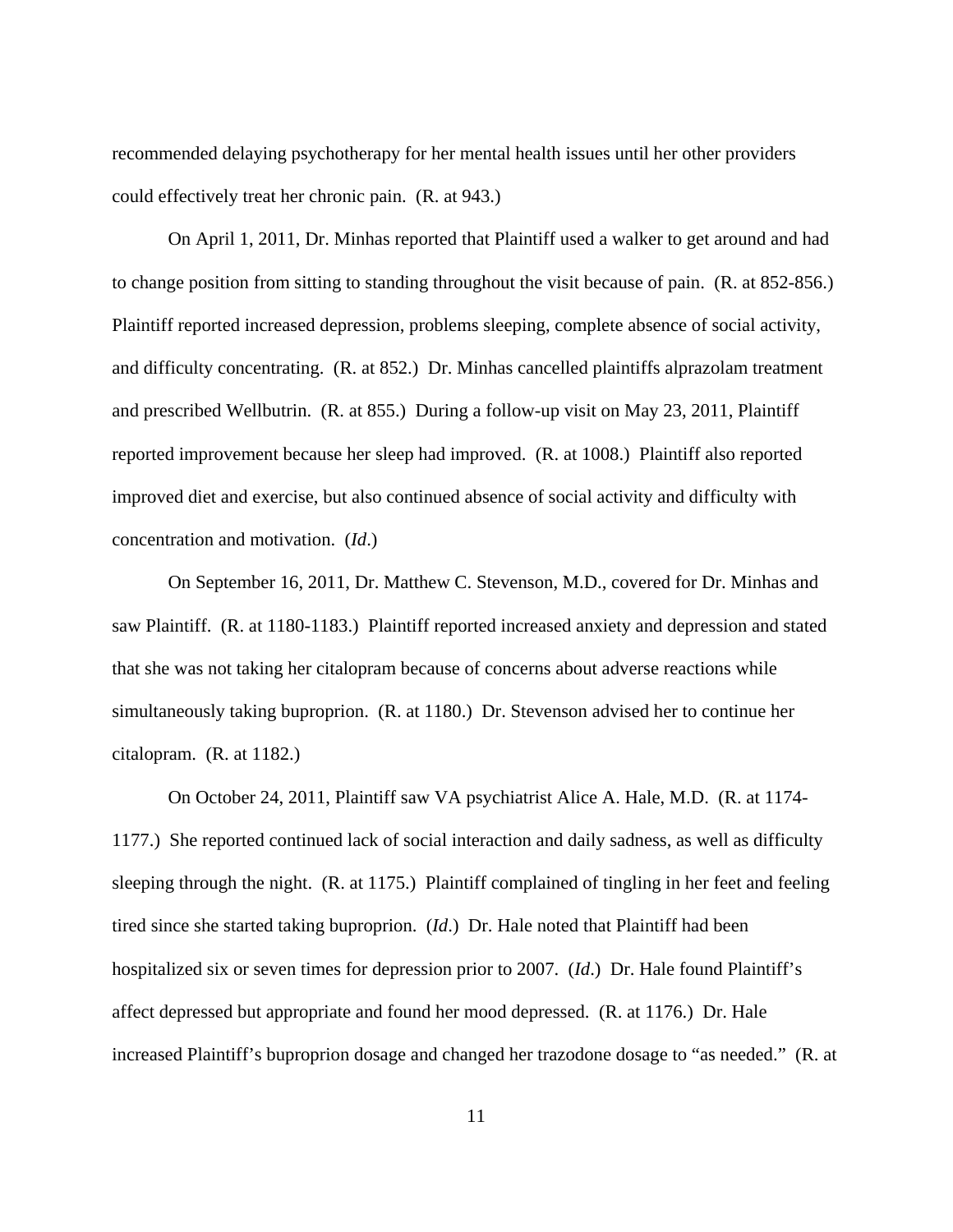1177.) On March 16, 2012, Dr. Hale saw Plaintiff again and found her affect blunted but appropriate and her mood "down." (R. at 1275.)

 On October 12, 2012, Dr. Hale saw Plaintiff again. (R. at 1372-1374.) Plaintiff reported that she takes her buproprion inconsistently because a pharmacy clerk told her it was dangerous to take simultaneously with citalopram. (R. at 1372.) Plaintiff states that she "constantly" worries about all of the medications she takes. (*Id.*) Dr. Hale noted that Plaintiff was taking fifteen VA-prescribed medications, four non-VA prescribed medications, with one pending VAprescription. (R. at 1372-1373.) Plaintiff also reported difficulty with social interaction, including backing out of attending a wedding. (R. at 1372.) Dr. Hale concluded that Plaintiff's overall condition had not improved since their last appointment. (R. at 1373.) Dr. Hale also decided to taper Plaintiff off of buproprion and start her on effexor. (*Id*.) On December 17, 2012, Plaintiff reported improvement on effexor, but also reported problems with high blood pressure and leg swelling when on the medication. (R. at 1791.) Dr. Hale decided to discontinue effexor, continue trazodone, and start a trial treatment of cymbalta. (R. at 1794.) Plaintiff subsequently contacted Dr. Hale by telephone on January 25, 2013 to report that the new treatment was not working. (R. at 1779.) Plaintiff also reported increased depression and staying in bed. (*Id*.) Dr. Hale directed Plaintiff to begin increased dosages of cymbalta. (*Id*.)

 On March 15, 2013, Plaintiff again saw Dr. Hale. (1764-1768.) Plaintiff reported that she stopped taking cymbalta after one week because "it paralyzed me." (R. at 1765.) According to Plaintiff, she recovered functionality after two days of not taking the drug. (*Id*.) Plaintiff also reported feeling "very depressed," not wanting to leave the house, and increased eating as stress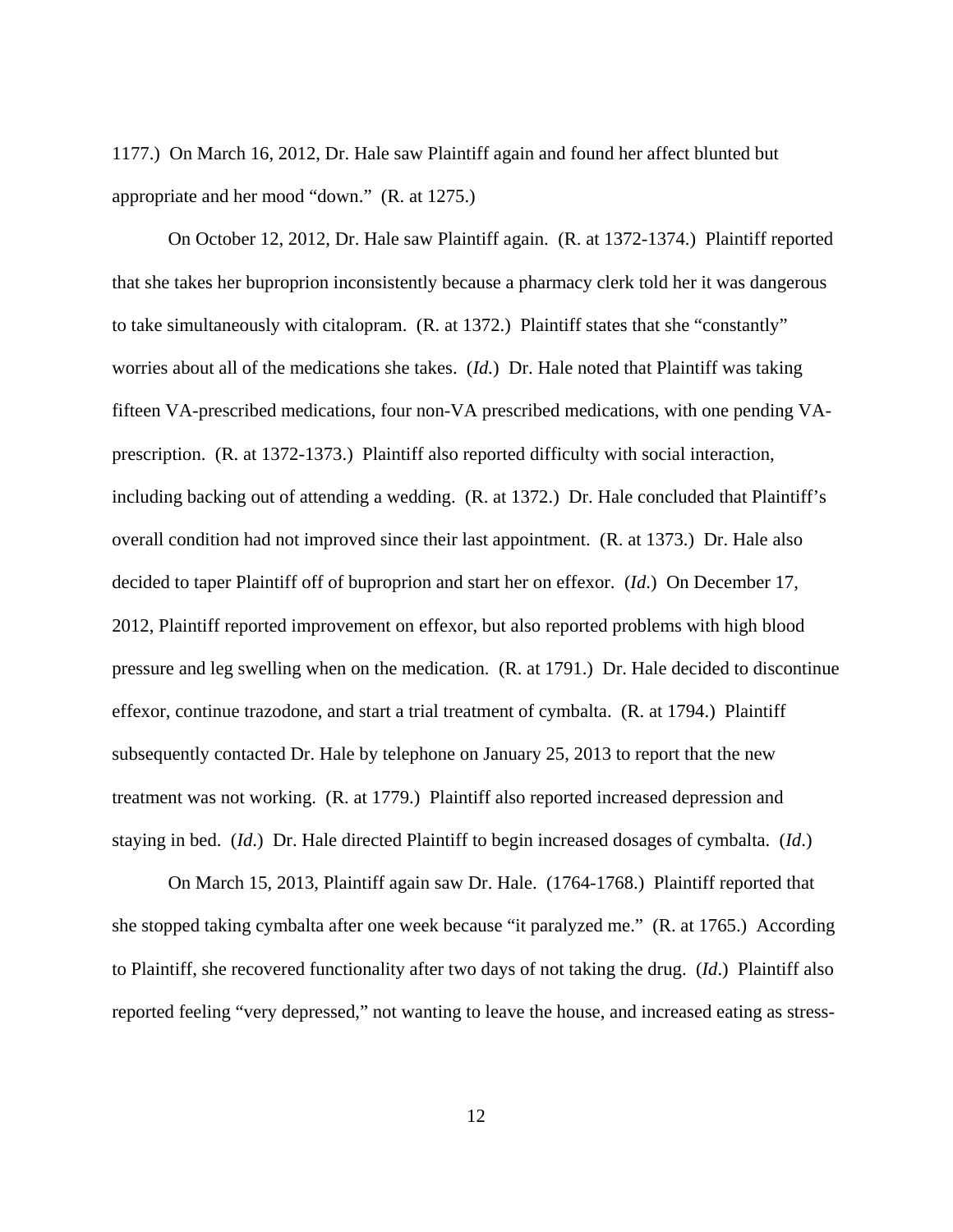relief. (*Id*.) Dr. Hale noted the ineffectiveness and adverse side effects of Plaintiff's prior medications and prescribed a trial of sertraline to replace cymbalta. (R. at 1764-1767.)

 On April 19, 2013, Plaintiff saw David Dietz, as part of her VA disability evaluation. (R. at 1680-1690.) Dr. Dietz noted that, because of her PTSD, Plaintiff continues to suffer nightmares and wakes up in a panic once a week. (R. at 1689.) Dr. Dietz also noted significant symptoms of depression, which he believed were more likely related to her chronic pain and limited mobility than to her PTSD. (*Id*.) Dr. Dietz concluded that Plaintiff suffers "[o]ccupational and social impairment with occasional decrease in work efficiency and intermittent periods of inability to perform occupational tasks, although generally functioning satisfactorily, with normal routine behavior, self-care and conversation." (R. at 1684.)

 On May 31, 2013, saw Dr. Hale and reported, "I am not doing well." (R. at 1669.) Plaintiff also reported feeling "stuck in depression" and sleeping all day. (*Id*.) Plaintiff also reported discontinuing sertraline because she slept too much and felt depressed. (*Id*.) Dr. Hale found Plaintiff's overall condition to be stable but with additional symptoms of depression. (R.at 1672.) Dr. Hale again changed Plaintiff's medications to a trial of citalopram and Abilify. (*Id*.) On August 9, 2013, Plaintiff again saw Dr. Hale and reported improvement. (R. at 1646-1650.) Dr. Hale informed Plaintiff that she could no longer serve as her psychiatrist because she would be transferring to a different clinic. (R. at 1647.)

 On October 31, 2013, Plaintiff saw Tiffany Bell, M.D., for continuing treatment of her depression and PTSD. (R. at 1575-1580.) Plaintiff reported experiencing daily sadness for no particular reason, poor concentration, low motivation, chronic fatigue, crying spells, and feelings

13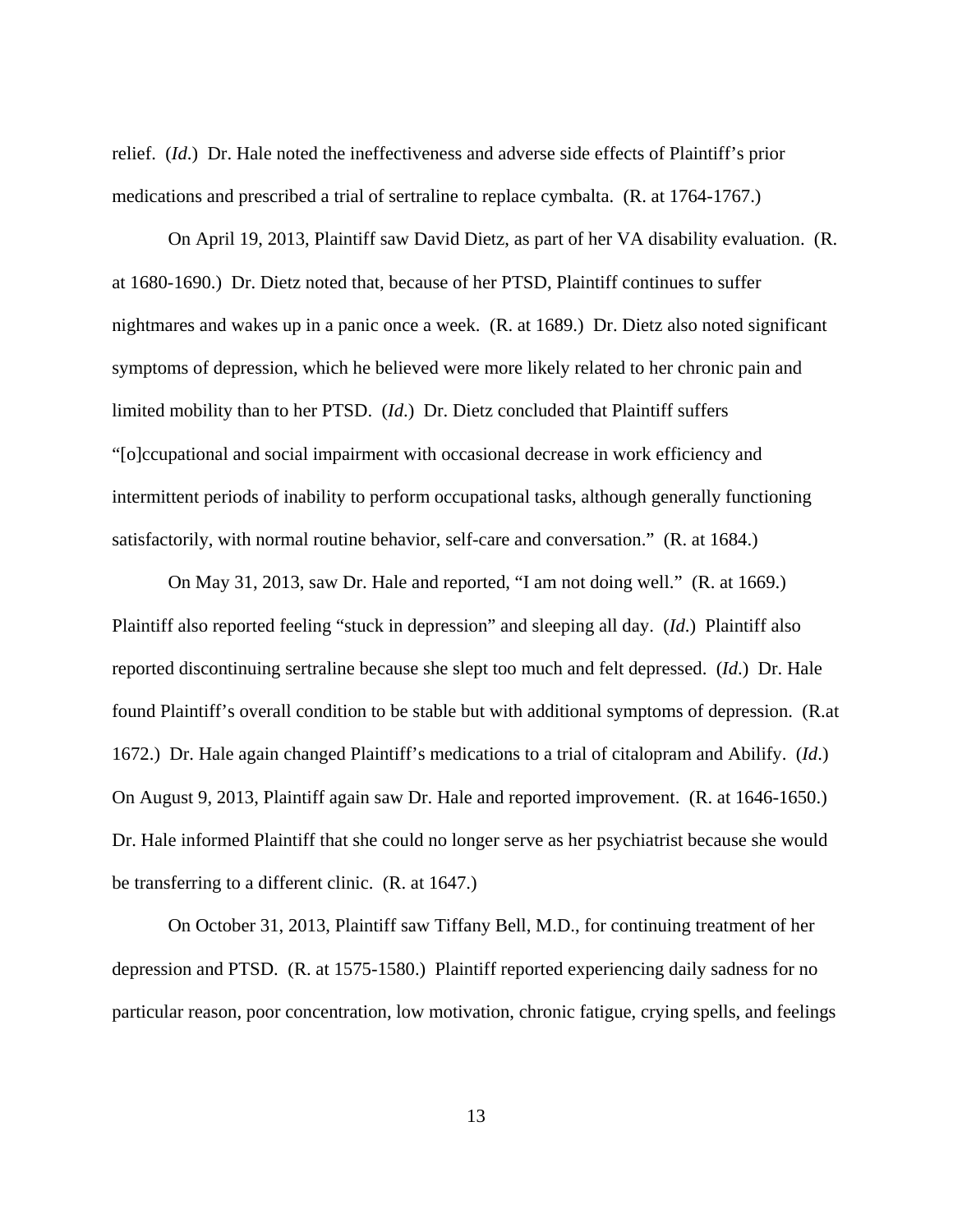of hopelessness, worthlessness, and being overwhelmed. (R. at 1575-1576.) Dr. Bell increased Plaintiff's dosages of Abilify and citalopram. (R. at 1578.)

 On April 21, 2014, Rashim Gupta, M.D. assumed responsibility for Plaintiff's psychiatric treatment. (R. at 1542-1547.) Plaintiff reported running out of medication, feeling down, poor sleep, and difficulty concentrating. (R. 1542-1543.) Dr. Gupta continued Plaintiff's prescriptions for Abilify and citalopram. (R. at 1546.)

 On August 29, 2014, Dr. Gupta completed a medical source statement assessing Plaintiff's PTSD and Major Depressive Disorder. (R. at 1844-1845.) Noting that Plaintiff has been a patient of her practice since 2010, Dr. Gupta opined that, up to one-third of the work day, Plaintiff can follow work rules; respond appropriately to changes in routine settings; function independently without redirection; understand, remember and carry out complex, detailed and simple job instructions; behave in an emotionally stable manner; and, leave home on her own. (R. at 1844-1845.) Dr. Gupta further opined that Plaintiff can only rarely use judgment; maintain attention and concentration for extended periods of two-hour segments; maintain regular attendance and be punctual within customary tolerance; deal with the public; relate to coworkers; interact with supervisors; work in coordination with or proximity to others without being distracting; deal with work stress; complete a normal workday and workweek without interruption from psychologically based symptoms and perform at a consistent pace without an unreasonable number and length of rest periods; socialize; and, relate predictably in social situations. (*Id*.)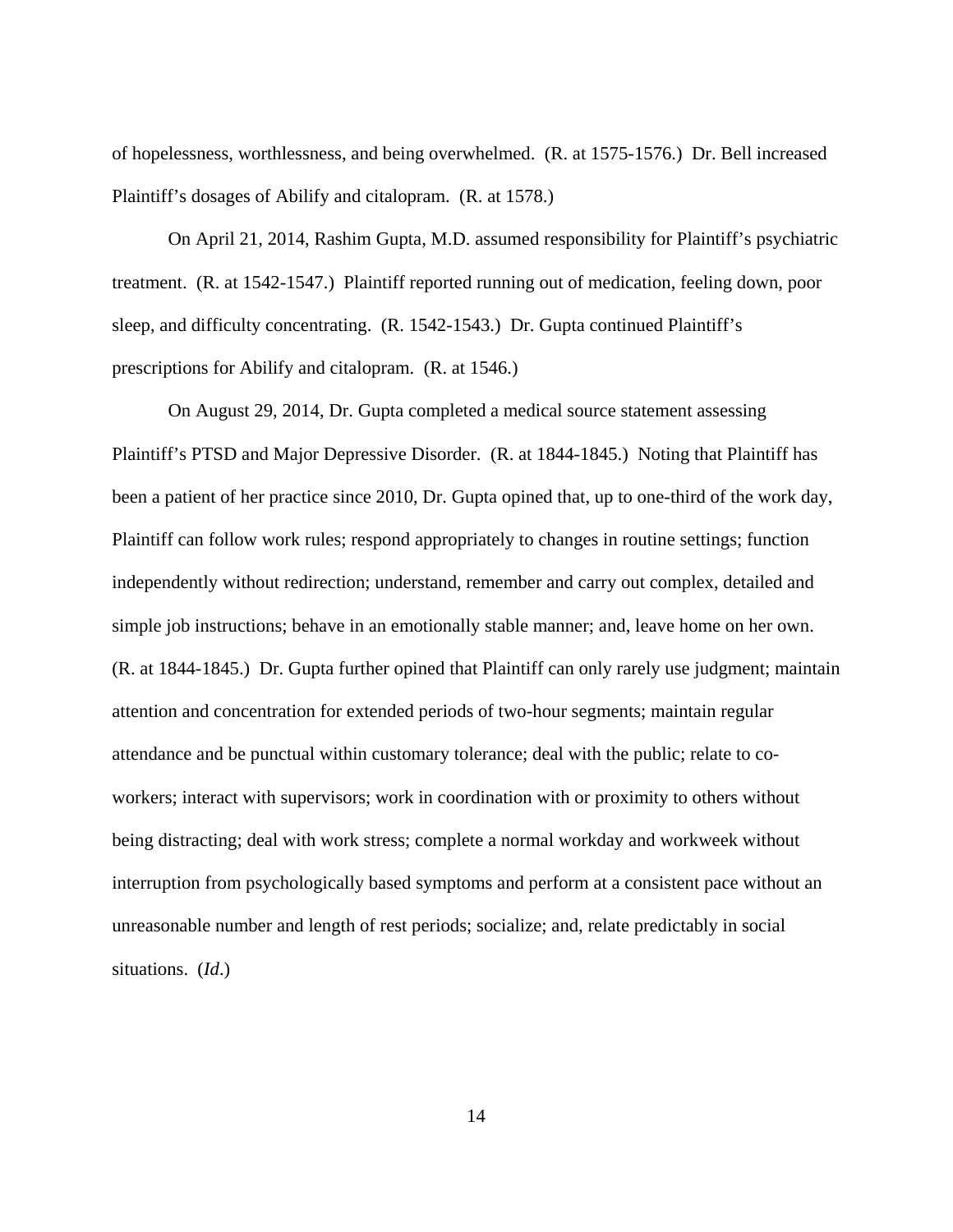### **2. State agency review**

 On December 6, 2010, Plaintiff saw Margaret G. Smith, Ph.D., at the state agency's request. (R. at 828-833.) Plaintiff reported depression, PTSD, and chronic lower back pain. (R. at 828.) According to Plaintiff, she began suffering from depression after being raped in 1994 by another service member. (R. at 829.) Plaintiff reported feeling hopeless and helpless, only socializing with family, attending church every other week, and cooking about once weekly. (R.at 829-830.) Plaintiff also reported that she suffers from crying spells two or three times weekly, low energy, low sex drive, memory problems, and difficulties with concentration. (R. at 830.) Plaintiff further reported that she experiences nightmares about the rape once or twice weekly and that her PTSD-related symptoms worsened when, several years after the attack, she encountered her attacker. (R. at 831.) Plaintiff stated that she mostly stays at home, where she does her physical therapy exercises, watches television, and reads. (R. at 830.)

 Dr. Smith diagnosed Plaintiff with Major Depression, Recurrent, Moderate and PTSD. (R. at 832.) Dr. Smith found Plaintiff's ability to relate to others, including fellow workers and supervisors, to be mildly impaired. (R. at 833.) Dr. Smith also found that Plaintiff might have difficulty in jobs that require work in isolated situations with men. (*Id*.) Dr. Smith further found Plaintiff's ability to maintain attention, concentration, persistence, and pace in performance of routine tasks to be moderately impaired. (*Id*.) Dr. Smith opined that Plaintiff could complete simple and repetitive work tasks. (*Id*.) Dr. Smith also opined that Plaintiff's "mental ability to withstand the stress and pressures associated with day-to-day work activities is moderately impaired as long as she continues on her medication." (*Id*.)

15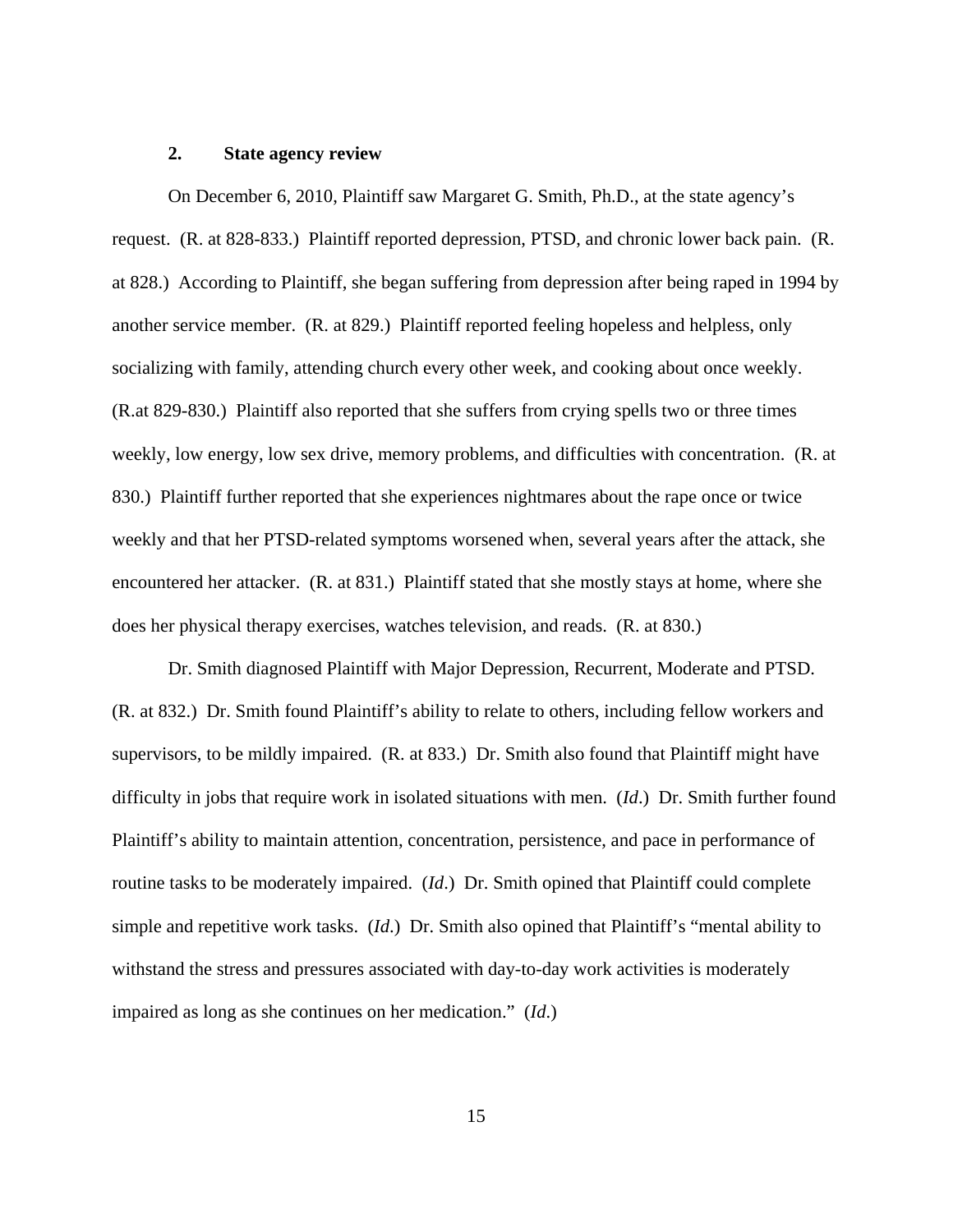On December 13, 2010, Suzanne Castro, Psy.D., completed a mental residual functional capacity assessment on behalf of the state agency by reviewing Plaintiff's medical file. (R. at 155-156.) Dr. Castro opined that Plaintiff is moderately limited in her ability to maintain concentration and attention for extended periods, to complete a normal workday and workweek without interruptions from psychologically based symptoms, to perform at a consistent pace without an unreasonable number and length of rest periods, and to respond appropriately to changes in her work setting. (R. at 155-156.) On May 13, 2011, State agency psychologist Robyn Hoffman, Ph.D., affirmed Dr. Castro's assessment. (R. at 170-171.)

# **IV. THE ADMINISTRATIVE DECISION**

On November 14, 2014, the ALJ issued his decision. (R. at 17-31.) Plaintiff met the

insured status requirements through December 31, 2014. (R. at 20.) At step one of the

sequential evaluation process,  $1$  the ALJ found that Plaintiff had not engaged in substantially

 $\overline{a}$ 

<sup>&</sup>lt;sup>1</sup> Social Security Regulations require ALJs to resolve a disability claim through a fivestep sequential evaluation of the evidence. *See* 20 C.F.R. §416.920(a)(4). Although a dispositive finding at any step terminates the ALJ's review, *see Colvin v. Barnhart*, 475 F.3d 727, 730 (6th Cir. 2007), if fully considered, the sequential review considers and answers five questions:

 <sup>1.</sup> Is the claimant engaged in substantial gainful activity?

 <sup>2.</sup> Does the claimant suffer from one or more severe impairments?

 <sup>3.</sup> Do the claimant's severe impairments, alone or in combination, meet or equal the criteria of an impairment set forth in the Commissioner's Listing of Impairments, 20 C.F.R. Subpart P, Appendix 1?

 <sup>4.</sup> Considering the claimant's residual functional capacity, can the claimant perform his or her past relevant work?

 <sup>5.</sup> Considering the claimant's age, education, past work experience, and residual functional capacity, can the claimant perform other work available in the national economy?

*See* 20 C.F.R. §416.920(a)(4); *see also Henley v. Astrue*, 573 F.3d 263, 264 (6th Cir. 2009); *Foster v. Halter*, 279 F.3d 348, 354 (6th Cir. 2001).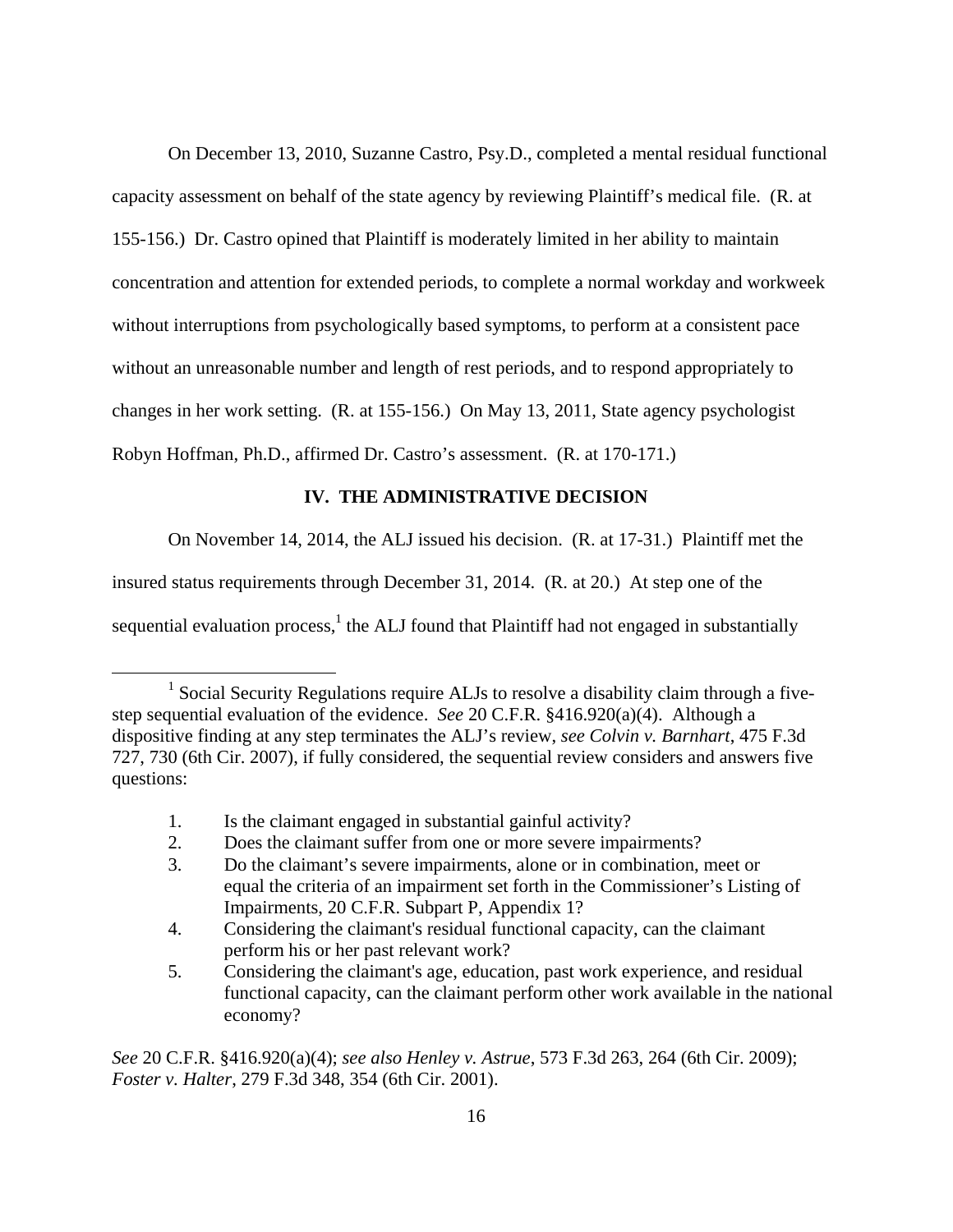gainful activity since November 15, 2007, the alleged onset date. (*Id*.) The ALJ found that Plaintiff had the severe impairments of tendonitis, degenerative disc disease, obesity, depressive disorder, and PTSD. (R. at 21.) He further found that Plaintiff did not have an impairment or combination of impairments that met or medically equaled one of the listed impairments described in 20 C.F.R. Part 404, Subpart P, Appendix 1. (*Id*.) At step four of the sequential process, the ALJ set forth Plaintiff's RFC as follows:

After careful consideration of the entire record, the [ALJ] finds that the claimant has the residual functional capacity to perform light work as defined in 20 CFR 404.1567(b) and 416.967(b) except the claimant can frequently kneel, crouch, and crawl. She can occasionally stoop and climb of ramps and stairs. The claimant is precluded from climbing ladders, ropes, and scaffolds. She can frequently handle, finger, and feel with the right upper extremity. The claimant is precluded from working in an environment with high production quotas, such as piecework, assembly line work, strict time requirements, arbitration, negotiation, confrontation, and directing the work of or being responsible for the safety of others. She can respond appropriately in a work setting where changes are few and expected. Further, the claimant is restricted from working in isolation with men.

(R. at 24.) In reaching this determination, the ALJ assigned "some weight" to the state agency consultants' mental assessments that found Plaintiff mildly limited in social functioning and moderately limited in her activities of daily living and maintain attention and concentration. (R. at 28.) The ALJ gave "significant weight" to the limitation on Plaintiff's ability to maintain attention and concentration, but less weight to the other limitations. (*Id*.) According to the ALJ, "The record supports the claimant was capable of engaging in normal activities of daily living." (*Id*.) The ALJ also gave "great weight" to the state agency consultants' physical assessments. (R. at 29.)

 The ALJ gave "little weight" to Dr. Gupta's opinion evidence because "Dr. Gupta's opinions are more restrictive than the medical evidence of records supports." (R. at 29.) The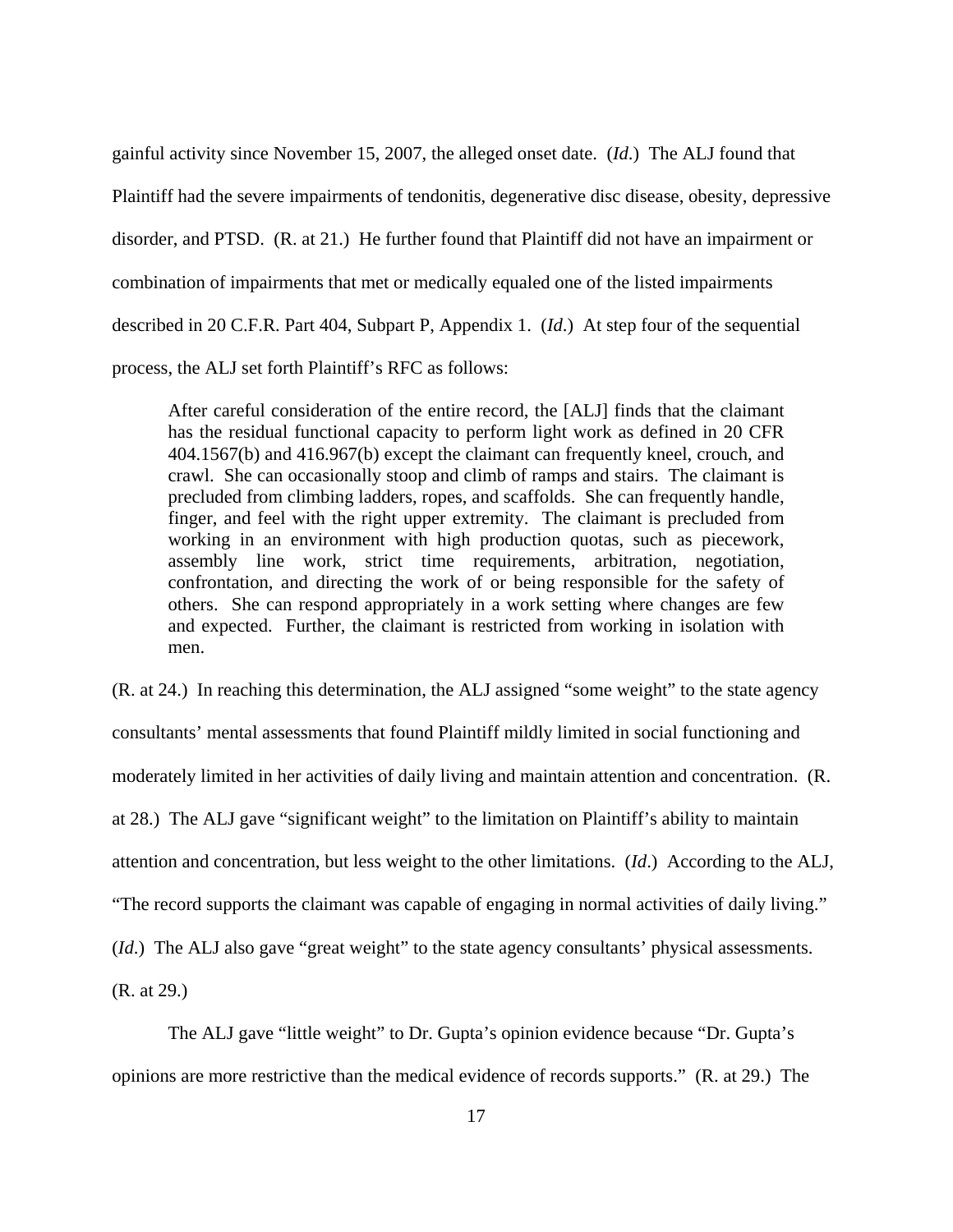ALJ, however, gave "significant weight" to the opinion of consultative examiner, Dr. Smith. (*Id*.)

 Relying on the VE's testimony, the ALJ concluded that Plaintiff can perform her past relevant work as an administrative assistant and a data communication analyst. (R. at 30.) He, therefore, concluded that Plaintiff was not disabled under the Social Security Act. (R. at 31.)

# **VII. STANDARD OF REVIEW**

When reviewing a case under the Social Security Act, the Court "must affirm the Commissioner's decision if it 'is supported by substantial evidence and was made pursuant to proper legal standards.'" *Rabbers v. Comm'r of Soc. Sec.*, 582 F.3d 647, 651 (6th Cir. at 2009) (quoting *Rogers v. Comm'r of Soc. Sec.*, 486 F.3d 234, 241 (6th Cir. at 2007)); *see also* 42 U.S.C. § 405(g) ("[t]he findings of the Commissioner of Social Security as to any fact, if supported by substantial evidence, shall be conclusive . . . ."). Under this standard, "substantial evidence is defined as 'more than a scintilla of evidence but less than a preponderance; it is such relevant evidence as a reasonable mind might accept as adequate to support a conclusion.'" *Rogers*, 486 F.3d at 241 (quoting *Cutlip v. Sec'y of Health & Human Servs.*, 25 F.3d 284, 286 (6th Cir. 1994)).

 Although the substantial evidence standard is deferential, it is not trivial. The Court must "'take into account whatever in the record fairly detracts from [the] weight'" of the Commissioner's decision. *TNS, Inc. v. NLRB*, 296 F.3d 384, 395 (6th Cir. 2002) (quoting *Universal Camera Corp. v. NLRB*, 340 U.S. 474, 487 (1951)). Nevertheless, "if substantial evidence supports the ALJ's decision, this Court defers to that finding 'even if there is substantial evidence in the record that would have supported an opposite conclusion.'" *Blakley v.*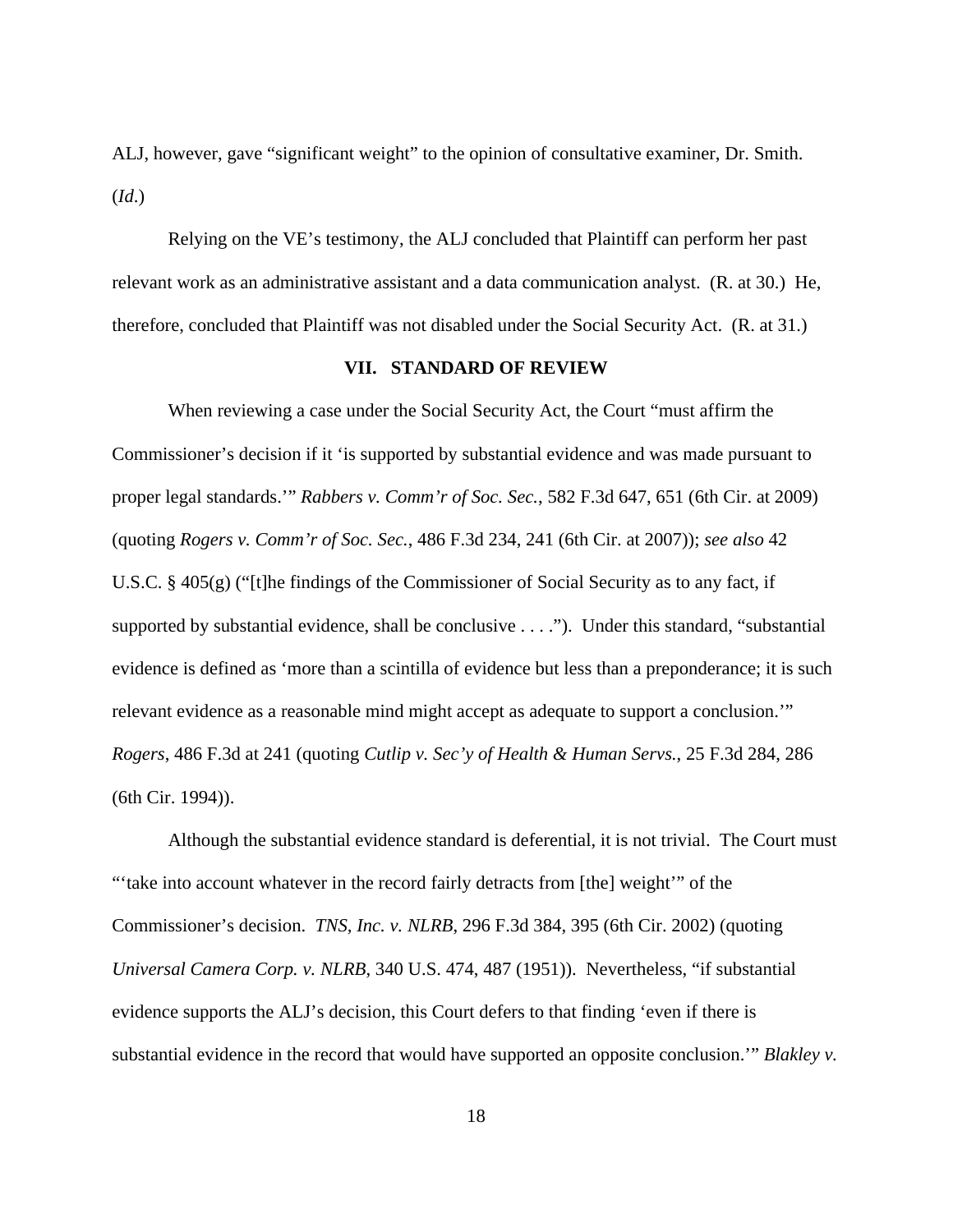*Comm'r of Soc. Sec.*, 581 F.3d 399, 406 (quoting *Key v. Callahan*, 109 F.3d 270, 273 (6th Cir. 1997)).

 Finally, even if the ALJ's decision meets the substantial evidence standard, "'a decision of the Commissioner will not be upheld where the SSA fails to follow its own regulations and where that error prejudices a claimant on the merits or deprives the claimant of a substantial right.'" *Rabbers*, 582 F.3d at 651 (quoting *Bowen v. Comm'r of Soc. Sec.*, 478 F.3d 742, 746 (6th Cir. 2007)).

# **VIII. ANALYSIS**

 Plaintiff puts forward three assignments of error. Plaintiff first contends that the ALJ did not properly weigh the opinion of Dr. Gupta, whom Plaintiff argues is entitled to great weight as a treating source. (ECF No. 14 at 17.) Second, Plaintiff contends the ALJ failed to consider the entire record and incorrectly relied on non-examining agency opinions and consultative examining opinions that Plaintiff argues are outdated. (*Id*. at 20.) Last, Plaintiff contends that the ALJ erred in relying on the VE's testimony to support his conclusion that Plaintiff can return to her past relevant work. (*Id*. at 24.)

### **A. The ALJ Erred in Relying on the VE's Testimony**

 The Court turns first to Plaintiff's last contention of error. Plaintiff argues that the VE's testimony does not support the ALJ's finding that Plaintiff can return to her past relevant work and that, therefore, the ALJ's conclusion that Plaintiff is not disabled is unsupported by substantial evidence in the record. (*Id*. at 24-25.)

 The Commissioner's regulations provide that disability is to be determined through the application of a five-step sequential analysis: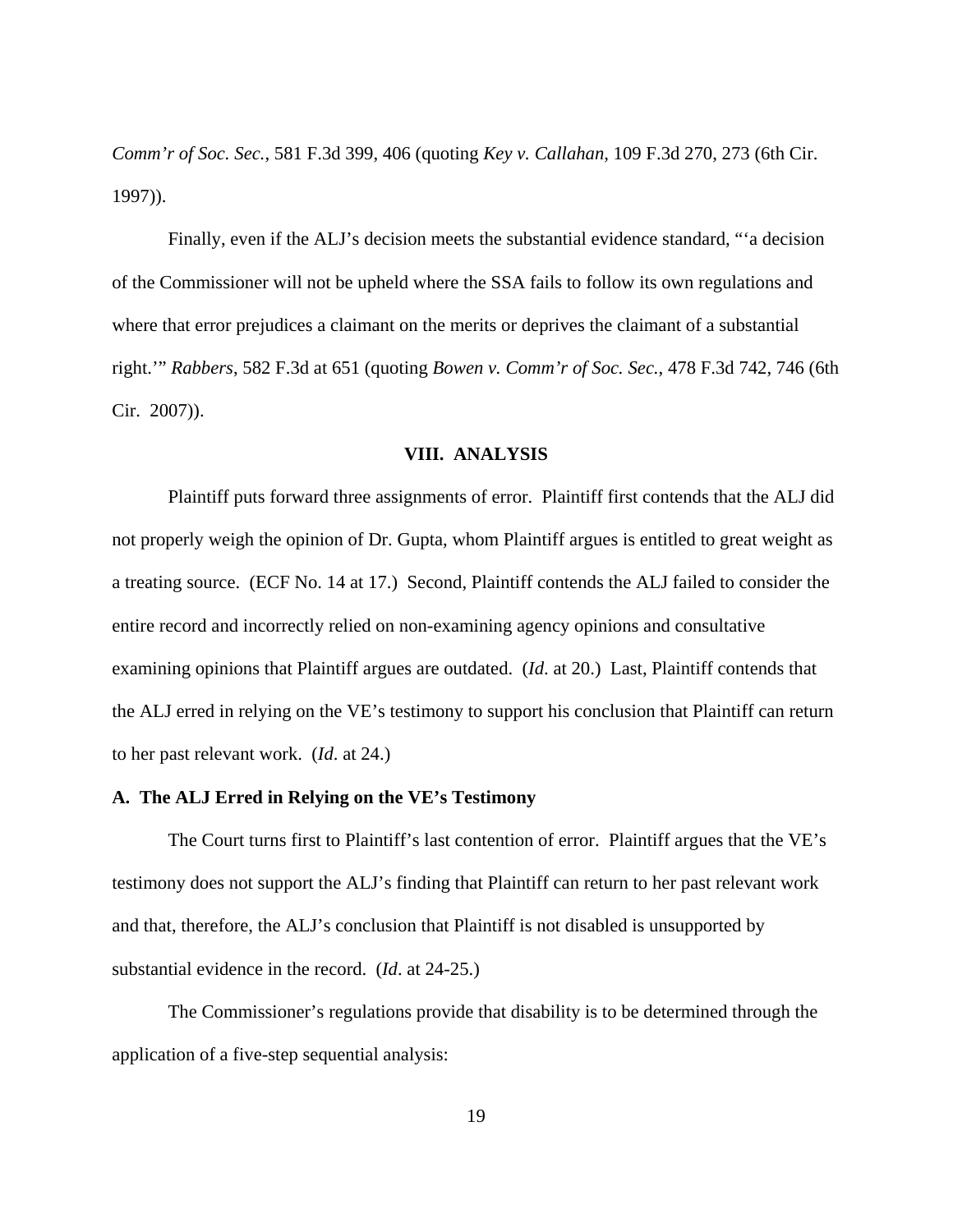Step One: If the claimant is currently engaged in substantial gainful activity, benefits are denied without further analysis.

Step Two: If the claimant does not have a severe impairment or combination of impairments, that "significantly limits . . . physical or mental ability to do basic work activities," benefits are denied without further analysis.

Step Three: If plaintiff is not performing substantial gainful activity, has a severe impairment that is expected to last for at least twelve months, and the severe impairment meets or equals one of the impairments listed in the regulations, the claimant is conclusively presumed to be disabled regardless of age, education or work experience.

Step Four: If the claimant is able to perform his or her past relevant work, benefits are denied without further analysis.

Step Five: Even if the claimant is unable to perform his or her past relevant work, if other work exists in the national economy that plaintiff can perform, in view of his or her age, education, and work experience, benefits are denied.

*Carpenter v. Comm'r of Soc. Sec.*, No. 08-10279 2008 WL 4793424 (E.D. Mich.2008), citing, 20

C.F.R. §§ 404.1520, 416.920. "Through step four, the claimant bears the burden of proving the

existence and severity of limitations caused by her impairments and the fact that she is precluded

from performing her past relevant work." *Jones v. Comm'r of Soc. Sec.*, 336 F.3d 469, 474 (6th

Cir. 2003).

The ALJ found that Plaintiff is capable of performing her past relevant work as an

administrative assistant and data communication analyst. He relied on the VE's testimony

regarding the skill levels and non-exertional demands of Plaintiff's past work. Plaintiff contests

the validity of the hypothetical question posed to the VE, which elicited, at best, equivocal

testimony regarding whether Plaintiff's past work involved negotiation and other higher-level

conflict resolution skills:

ALJ: If I indicated that this individual should be precluded from high production quotas such as piece work or assembly line work, strict time requirements,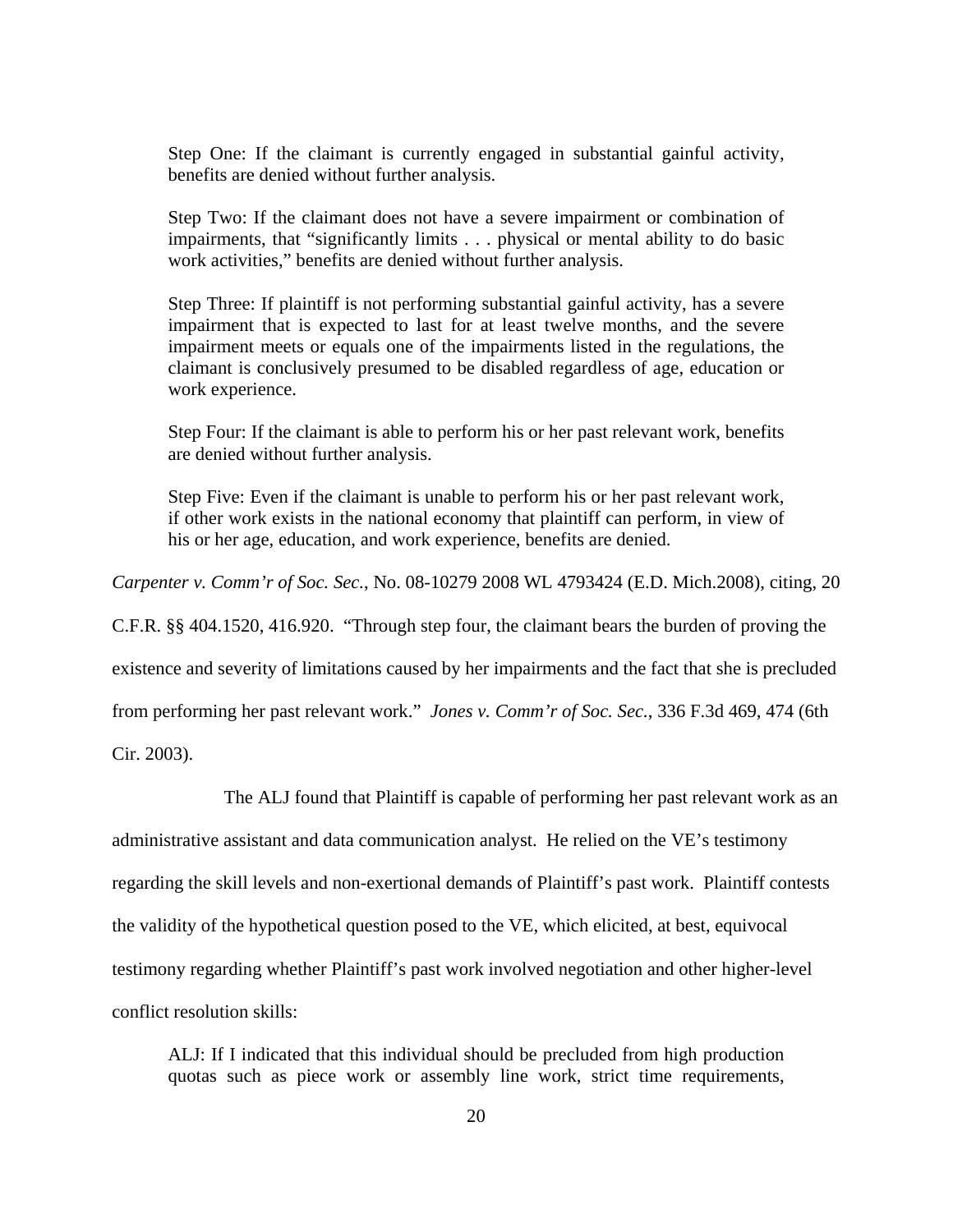arbitration, negotiation, confrontation, directing the work of others, being responsible for the safety of others how would that change your answer? Would this individual still be able to perform the past relevant work of the claimant?

VE: Actually the data analyst job would, and, actually and the administrative assistant, both of those, not necessarily the issue would be fast paced but they do have like negotiating and some of the higher level activities associated with performance of the job but I would not preclude them for fast paced.

(R. at 74.)

Plaintiff contends that, while the VE found that Plaintiff's past relevant work did not require fast-paced activities, the VE's testimony, as set forth above, indicated that the work would include negotiating and other high-level activities which were precluded by the RFC that the ALJ ultimately adopted. On this measure, the Commissioner has only this to say: "It is not apparent from the testimony that the VE found her jobs as an administrative assistant and data communication specialist involved negotiation," and that "Plaintiff has not offered any evidence that her past work involved negotiation." (ECF No. 18, at 15-16.) The Commissioner complains that Plaintiff, therefore, has not met her burden to prove she cannot perform her past relevant work.

In order for a vocational expert's testimony in response to a hypothetical question to serve as substantial evidence in support of the conclusion that a claimant can perform other work, the question must accurately portray a claimant's physical and mental impairments. *Howard v. Comm'r of Soc. Sec*., 276 F.3d 235, 241 (6th Cir. 2002); *see also Webb v. Comm'r of Soc. Sec.*, 368 F.3d 629, 633 (6th Cir. 2004) (although an ALJ need not list a claimant's medical conditions, the hypothetical should provide the vocational expert with ALJ's assessment of the what the claimant "can and cannot do.").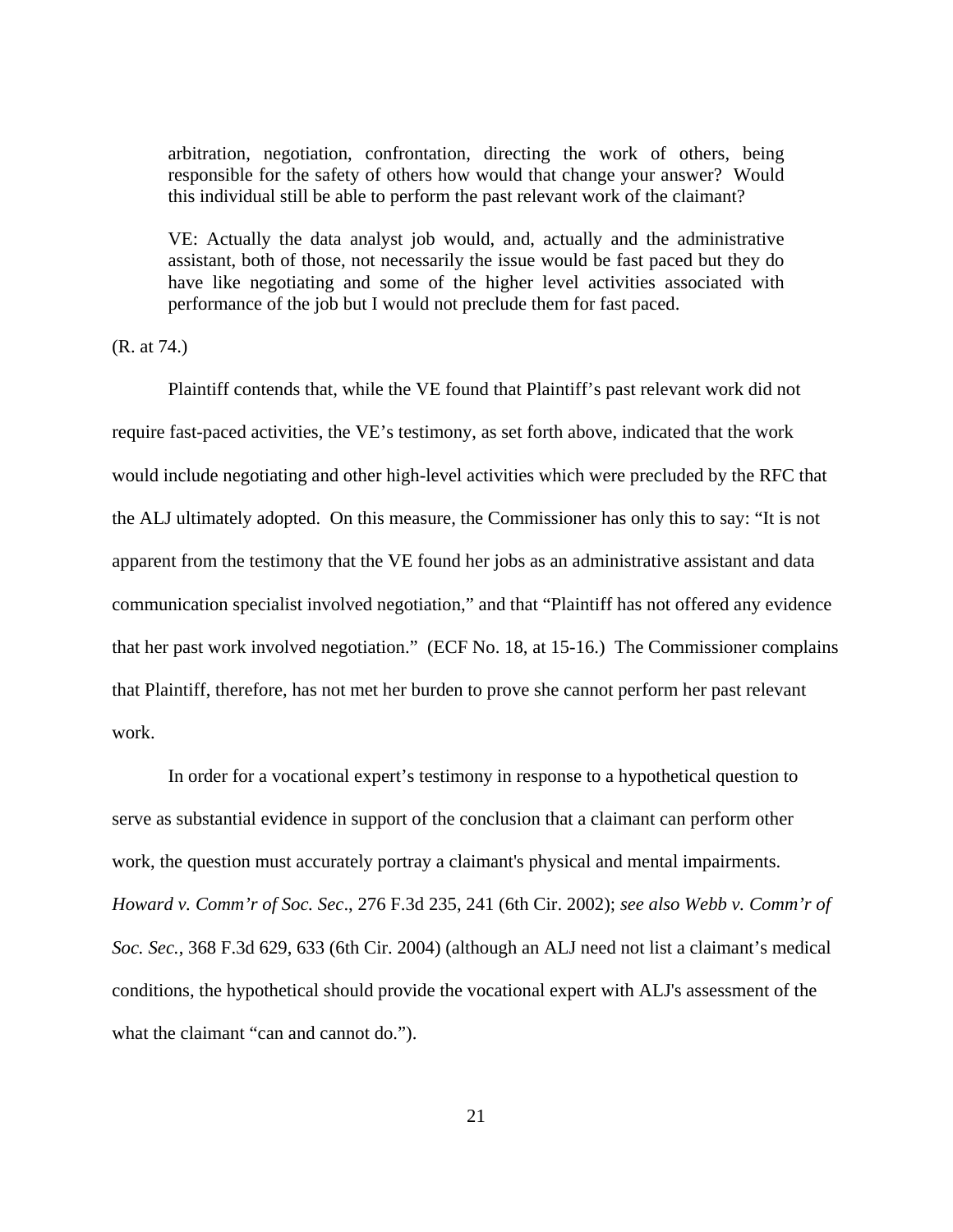Here, the ALJ relied on the VE's testimony in response to a hypothetical question that stated, in relevant part, that a person "should be precluded from . . . "arbitration, negotiation, confrontation, directing the work of others, [or] being responsible for the safety of others. . . ." (R. at 74.) The ALJ incorporated this hypothetical into his RFC finding. The Court finds, however, that the ALJ's determination to the effect that Plaintiff could perform her past-relevant work is not supported by substantial evidence because the RFC indicated that she would be precluded from high-stress work involving, *inter alia*, negotiation. The hypothetical posed to the VE included these limitations, but the VE testified that Plaintiff's previous jobs would involve "negotiating," and "other higher level activities," presumably aspects of such things as arbitration or confrontation. In formulating the hypothetical, an ALJ is "required to incorporate those limitations accepted as credible by the finder of fact." *Casey v. Sec'y of Health & Human Servs.*, 987 F.2d 1230, 1235 (6th Cir. 1993). While the ALJ posed a hypothetical that incorporated mental limitations he found credible, the VE testified that Plaintiff's previous jobs would involve some of those limitations, including negotiation, among other things.

 In the Court's view, the VE appears to express at least two separate thoughts combined however unartfully. The Court construes the VE's first thought to read, "Actually the data analyst job would, and, actually and the administrative assistant, both of those, not necessarily the issue would be fast paced . . . but I would not preclude them for fast paced." (R. at 74.) Put another way, the VE did not consider these jobs to be fast-paced. This construction is supported by the ALJ's follow-up question and the VE's response that the two jobs "have a pace but I wouldn't consider it fast paced," indicating that, even though the jobs have a pace requirement, they are not precluded by that pace requirement. (R. at 74-75.) The Court construes the VE's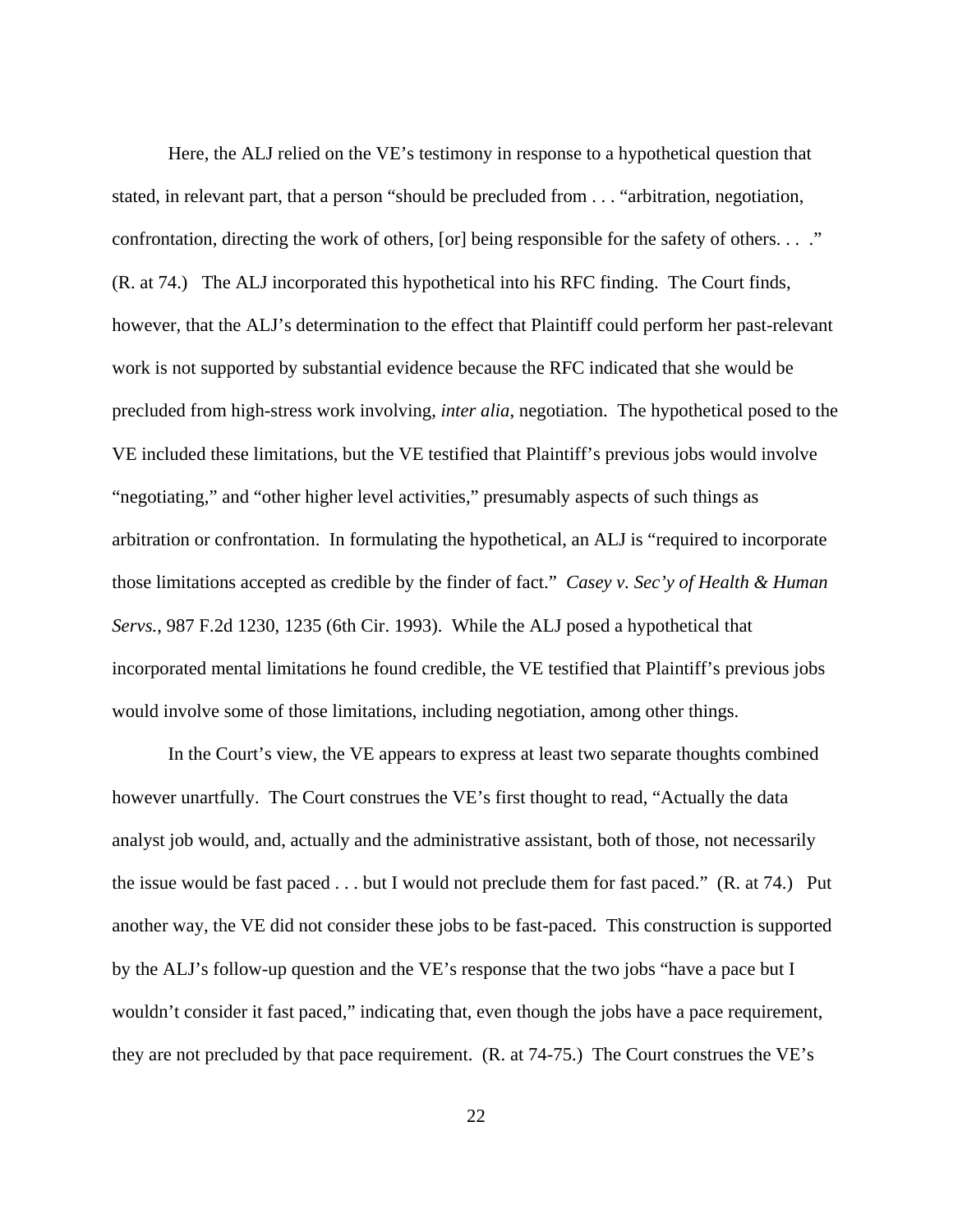second thought to read, "but they do have like negotiating and some of the higher level activities associated with performance of the job." (R. at 74.) This thought is distinct from the first insofar as it does not address the pressures of performing a task in a specified time, but rather the stresses of performing the complexity of a task at all. The question before the Court, then, is whether this second thought supports the ALJ's conclusion that Plaintiff's past work is not precluded by "negotiation."

 To be clear, the Court cannot interpret the VE's statement, whatever it may mean, to say that Plaintiff's past relevant work is free of negotiation and other high-stress conditions. The VE's words plainly state that Plaintiff's past jobs "have like negotiating" as well as other "higher activities" that the VE would place alongside negotiation in complexity or difficulty. (*Id*.) The Court finds, therefore, that the VE's statement is not substantial evidence supporting the ALJ's conclusion that Plaintiff can perform her past relevant work.

 The Court is mindful, however, that at step four of the sequential analysis, the burden lies with Plaintiff to prove she cannot perform her relevant past work. *Jones*, 336 F.3d at 474. The VE's words may amount to substantial evidence supporting the conclusion that Plaintiff cannot perform her previous work. Given that interpretation, the record contains no other evidence that would then contradict the conclusion that Plaintiff's prior relevant work requires "arbitration, negotiation, confrontation" and other "higher activities" precluded by the ALJ's RFC. (R. at 24, 74.)

 That is not to say, however, that the Court can, with sufficient certainty, interpret the VE's testimony as definitely precluding Plaintiff's past relevant work. First, the VE never testified that Plaintiff would be precluded from performing her past relevant work. Second, it is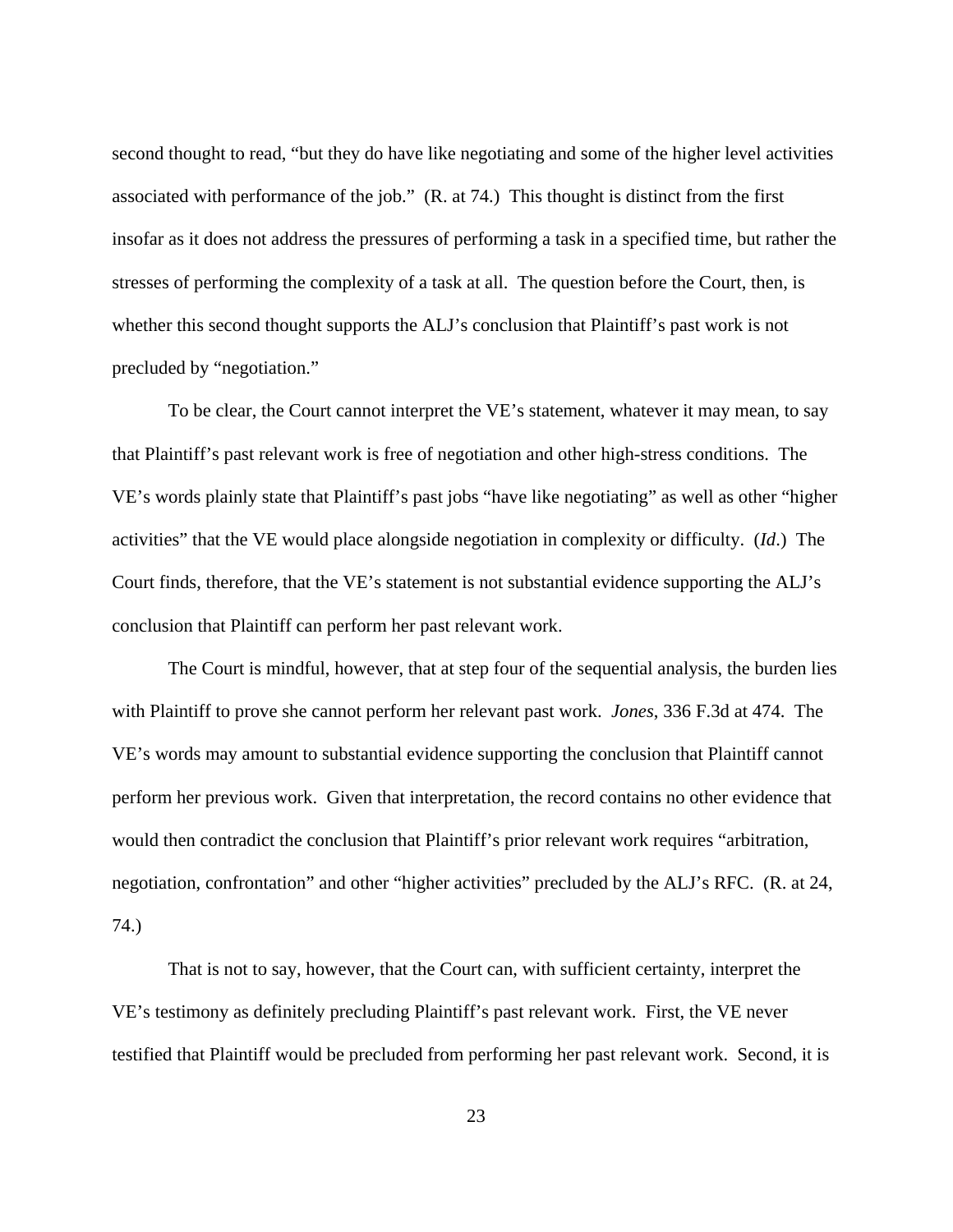not clear what the VE means by "associated with performance of the job." (R. at 74.) The Court cannot rule on this issue because the VE never completed this thought, and neither the ALJ nor Plaintiff's counsel elicited responsive follow-up comments in their questioning. Because there is no other substantial evidence of record addressing the presence of stressors such as "negotiation" and its possibly preclusive effect on Plaintiff's past relevant work, the VE's response, if clearly stated, would have proved conclusive on this question. The point is, the ALJ's lack of explanation prevents this Court from conducting meaningful review to determine whether substantial evidence supports his decision. *See Rogers* 486 F.3d at 248 (quoting *Hurst*, 753 F.2d at 519) ("It is more than merely 'helpful' for the ALJ to articulate reasons . . . for crediting or rejecting particular sources of evidence. It is absolutely essential for meaningful appellate review."); *Reynolds v. Comm'r of Soc. Sec.*, No. 09–2060, 2011 WL 1228165, at \*4 (6th Cir. Apr. 1, 2011) (quoting 5 U.S.C. § 557(c)(3)(A)) (noting that an ALJ's decision "must include a discussion of 'findings and conclusions, and the reasons or basis therefor, on all the material issues of fact, law, or discretion presented on the record.'"). This Court must, therefore, remand this action for an explanation of the reasoning supporting the ALJ's RFC determinations.

 The ALJ's reliance on the VE's testimony is not harmless error. An error is harmless only if remanding the matter to the agency "would be an idle and useless formality" because "there is [no] reason to believe that [it] might lead to a different result." *Stacey v. Comm'r of Soc. Sec.*, 451 F. App'x 517, 520 (6th Cir. 2011) (citing *Kobetic v. Comm'r of Soc. Sec.*, 114 F. App'x. 171, 173 (6th Cir. 2004)). As explained above, however, a clarification of the VE's testimony together with the ALJ's clarification as to how he arrived at the RFC would provide sufficient bases from which this Court could conduct a meaningful review.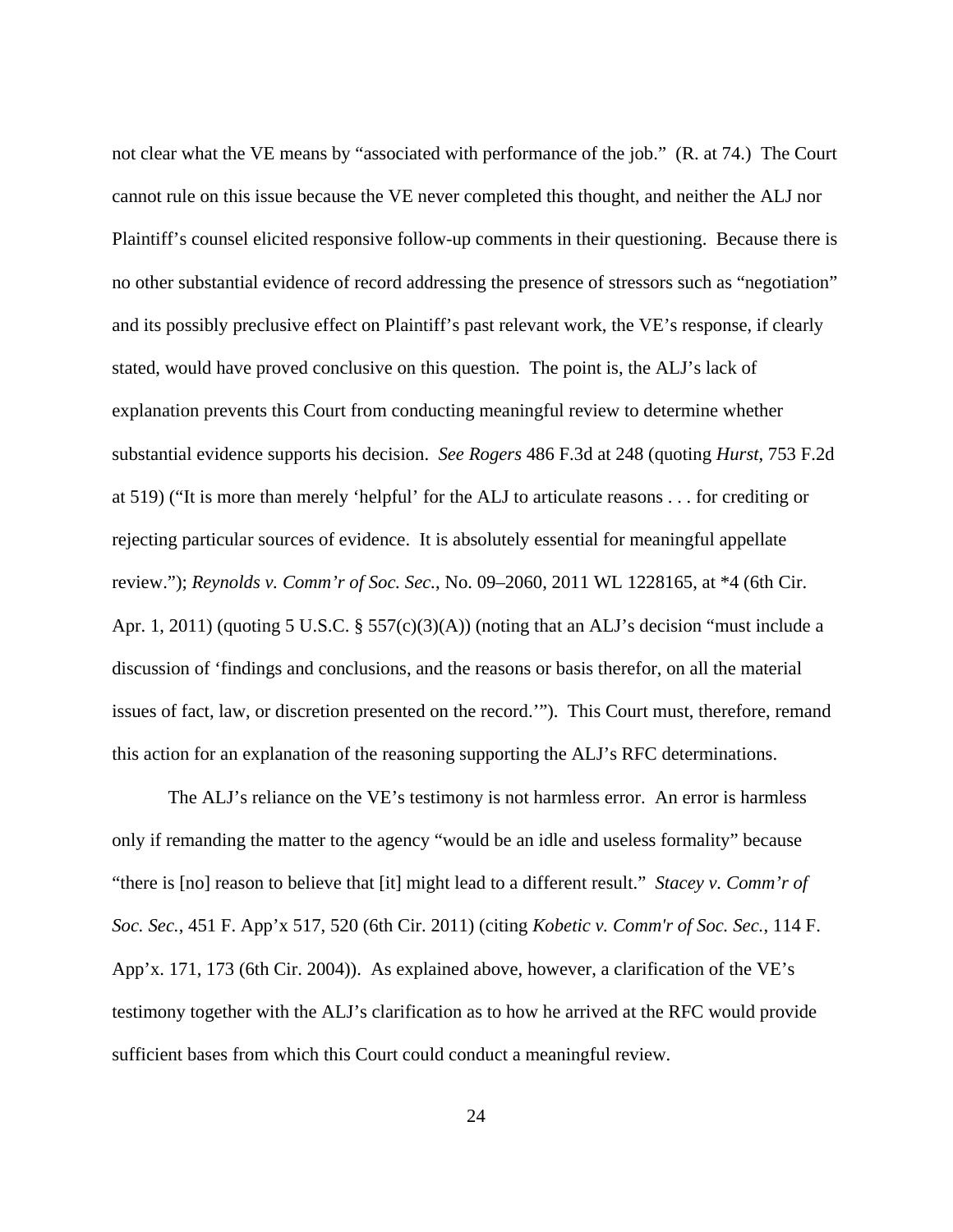### **B. Plaintiff's Remaining Contentions of Error**

 This finding above obviates the need for in-depth analysis of Plaintiff's first and second assignments of error. Thus, the Court need not, and does not, resolve the alternative bases Plaintiff asserts supports reversal and remand. The Court, however, invites the Commissioner to assess whether the ALJ properly evaluated Dr. Gupta's opinion evidence and the bulk of the medical evidence in this case.

 It is clear from the record that Plaintiff has received primary care for her service-related, and other, conditions through the VA for the duration of the time period in question. For the time period in question, the record contains hundreds upon hundreds of pages of medical records and treatment source statements for the conditions in question. The VA ultimately adjudicated Plaintiff 90% disabled and completely unemployable. (R. at 66.) Yet, the ALJ briefly dismissed Dr. Gupta's 2014 findings, declining to find her a treatment source, and gave her opinion evidence little weight. (R. at 29.) The ALJ arrived at this conclusion even though Plaintiff had been seen at the same practice for four years and Dr. Gupta had access to all of her treatment records, as well as access to the other providers themselves. This treatment of Dr. Gupta's evidence contrasts markedly with the great weight given to the more Commissionerfriendly opinions rendered by state agency examiners who did not have access to the bulk of the medical evidence now available for analysis.

Furthermore, the Court harbors reservations regarding the ALJ's interpretation of the record. The ALJ found that "[Plaintiff] remains capable of engaging in normal activities of daily living . . .. The claimant herself noted improvement to her conditions since living with her sister, taking medications, and participating in treatment." (R. at 29.) Plaintiff's mental health history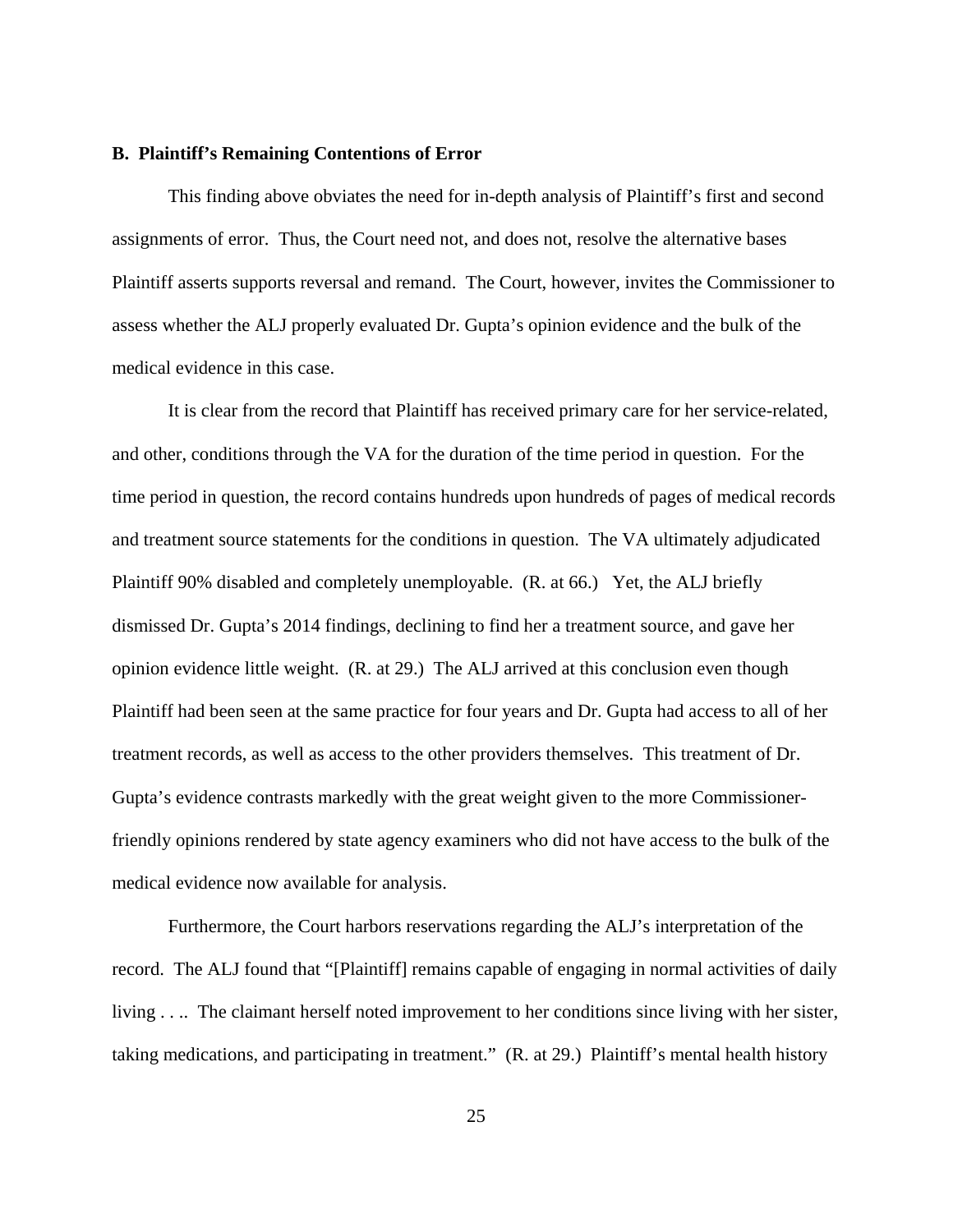can charitably be described as erratic: sometimes improving, sometimes regressing, while she and her providers struggle to find a consistently effective treatment plan for her PTSD and depression. In October 2013, two months after reporting progress, Plaintiff reported daily sadness for no particular reason, poor concentration, low motivation, chronic fatigue, crying spells, and feelings of hopelessness, worthlessness, and being overwhelmed. (R. at 1575-1576.) The record establishes an adult woman, exceedingly medicated, whose only social interactions include occasional movies with her sister, church attendance twice a month, and occasional trips to the grocery store. Furthermore, the record is devoid of evidence demonstrating any significant, recurring interaction with adult males, even social interactions with her own brotherin-law. (R. at 70.)

The ALJ notes that he properly gave little weight to the VA's disability determination due both to his ultimate responsibility to determine disability and to the two agencies' different rating systems, rules, and regulations. (R. at 28.) The Court, however, is concerned that the ALJ, in properly disregarding the VA's ultimate disability rating, may have also disregarded credible VA medical evidence, evidence that constitutes the vast majority of both objective and opinion evidence in this matter.

## **IX. CONCLUSION**

 In sum, for the reasons stated above, the Court concludes that substantial evidence does not support the ALJ's decision denying benefits. Accordingly, Plaintiff's Statement of Errors is **AFFIRMED** and the Commissioner of Social Security's nondisability finding is **REVERSED**  and **REMANDED** to the Commissioner and the ALJ under Sentence Four of § 405(g). The Clerk is **DIRECTED** to enter judgment in favor of Plaintiff.